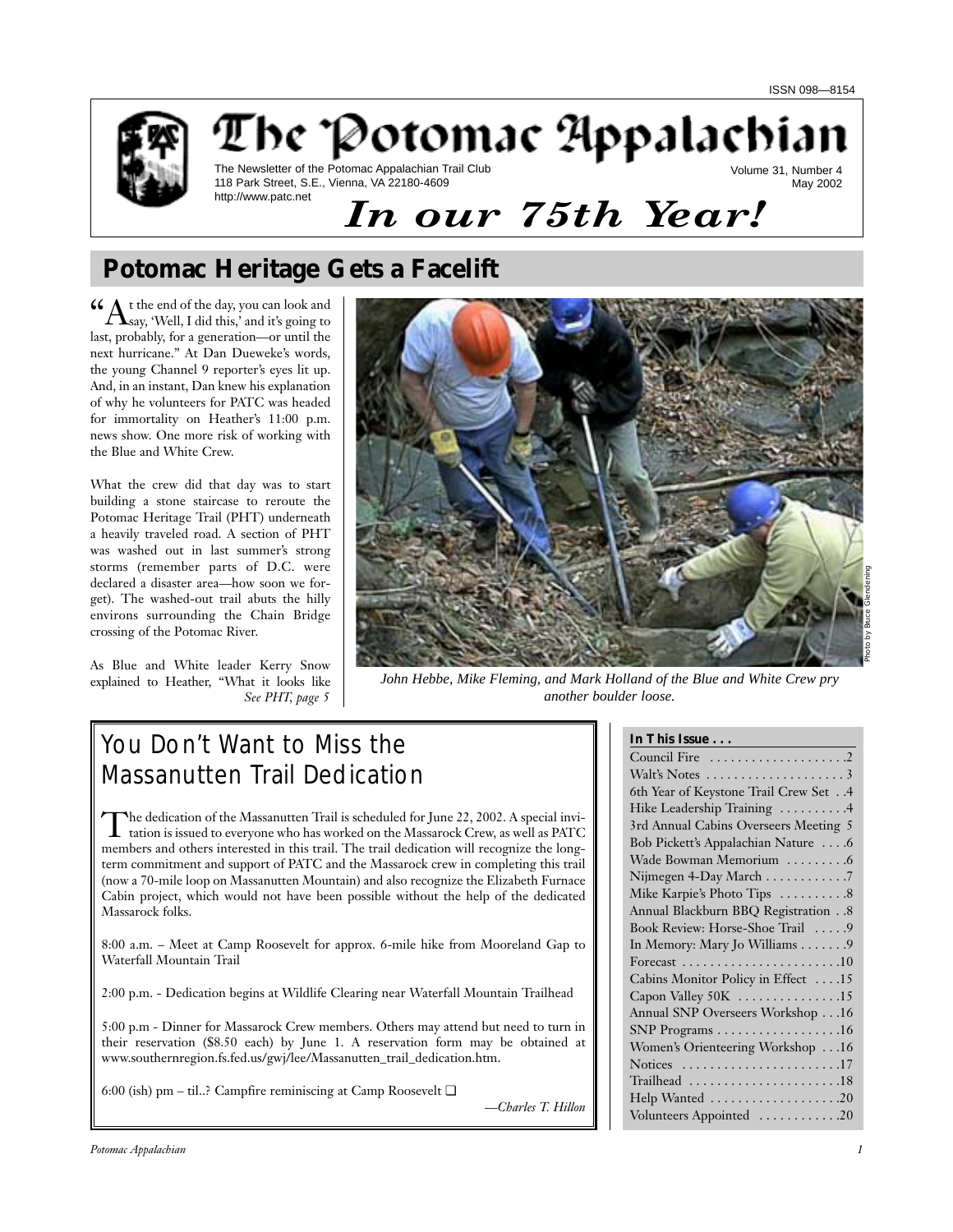#### **Council Members, Chairs and** *PA* **Staff**

#### **Officers**

**President:** Walt Smith, 703/242-0693 Ext. 40, wsmith@visuallink.com **VP Operations:** Vacant **VP Volunteerism:** Mickey McDermott **Supervisor of Trails:** Kerry Snow **Supervisor of Corridor Management:** Tom Lupp **General Secretary (Facilities):** Jon Rindt **General Counsel:** Charles Sloan **Membership Secretary:** Liles Creighton **Treasurer:** Gerhard Salinger **Recording Secretary:** George Meek

#### **Sections/Chapters**

**Mountaineering Section:** Mack Muir **SMRG: Peter Pennington Ski Touring Section:** Steve Brickel **North Chapter:** Pete Brown **N. Shenandoah Valley Chapter:** Gerry Boyd **S. Shenandoah Valley Chapter:** John Held **Charlottesville Chapter:** John Shannon **West Virginia Chapter:** Judy Smoot

#### **Standing Committee Chairs (Council Members) Blackburn Trail Center:** Chris Brunton **Budget:** Paul Dery **Cabins Operations:** Mel Merritt **Cabin Construction:** Charlie Graf **Conservation:** Mary Margaret Sloan **Grants & Donations:** Susan Nelson **Endowment:** Don Price **Finance:** Gerhard Salinger **Hikes:** Karen Brown & Tom Johnson **Internet Services:** Stephen Raia **Land Management:** Tom Johnson **Legal:** Charles Sloan **Maps:** Dave Pierce **Maryland Appalachian Trail Management Committee:** Charlie Graf *Potomac Appalachian:* Linda Shannon-Beaver **Public Affairs:** Larry Rockwell **Publications:** Aaron Watkins **Sales:** Paul Dery **Shelters:** Frank Turk **Trail Lands Acquisition:** Phil Paschall **Trail Patrol:** Kumait Jawdat **Tuscarora Trail Land Management:**

Lloyd MacAskill

#### **Special Committees/Ongoing Activities Archives & Library:** Carol Niedzialek **Cabin Reservations:** Darlene Wall **Communications Team:** Mike Sutherland **Deputy Supervisor of Trails:** Hop Long **Headquarters Facility:** Orron Kee **Information/Sales Desks:** Marguerite Schneeberger **Medical:** John McNamara **Shelters, Cabins, & Cabins Land Fund:** Jon Rindt **SNP Boundary Trailheads Study Group:** Mark Holland **Tuscarora Trail Shenandoah Valley Project:** Phoebe Kilby & Larry Bradford

#### *Potomac Appalachian*

**Chief Editor:** Linda Shannon-Beaver PA@patc.net **Features Editor:** Joanne Erickson **Forecast Editor:** Joan Hollen PA-Forecast@patc.net

## **Council Fire**

 $\rm A$ t its regular monthly meeting at head-<br>quarters on March 12, the Council established a Sales Committee to monitor the Club's two major sources of income: sales and cabin rentals. The new committee will have the following functions: (1) review pricing policy and prices of publications, maps, and resale items with input from the appropriate committee Chairs and recommend changes to the Executive Committee and Council; (2) review rental rates for cabins with input from the Cabin Rentals Committee Chair and recommend changes to the Executive Committee and Council; (3) recommend changes in procedures that can increase the efficiency of Club sales and services; (4) investigate other opportunities to provide services to the membership and general public that also provide an income stream to the Club; and (5) provide technical direction to the appropriate paid staff and offer performance evaluation input to the Director of Administration. (Note: Administrative supervision is as provided in the "Personnel Handbook," Jan. 1, 2001.) The Chair of the Sales Committee will participate as a member of the Finance Committee and as a voting member of the Council.

### **Finance**

Treasurer Gerhard Salinger reported that the general financial state of the Club was good, but the Business Manager had not been able to prepare a monthly report because she was loading data in the new computer system and preparing material for the audit in progress.

Grants Chair Susan Nelson is searching for foundations with an interest in natural resources as possible grant sources. She asked members to check with their employers to see if they offer matching grants to charities.

The Club received \$10,000 from the estate of former member Werner G. Puppa.

### **2027 Vision**

The Council received for comment the Futures Group's draft of the 2027 Vision Statement, "The PATC Looks Ahead," which is being prepared for the Club's 75th anniversary celebration this year. Attendees discussed the desirability of including information on the Club's role in encouraging conservation; the possibility of forming additional special interest groups; and specific projections of growth in membership, land, and facilities.

## **Officer Duties**

The Council approved revised duties of the Executive Committee, based on revisions to the Constitution and Bylaws that were approved by the membership in November 2001. The revised duties will be given to the Nominating Committee. Draft duties of committee and section Chairs and chapter Presidents were provided to incumbents for their review and return to the Executive Committee. It was noted that somewhere it should be clarified that the Executive

*See Council Fire, page 4*

#### **HEADQUARTERS HOW TO CONTACT US FOR CABIN RESERVATIONS, MEMBERSHIP INFORMATION, AND SALES**

**Address:** 118 Park Street, S.E., Vienna, VA 22180 **Hours:** Monday through Thursday, 7 p.m. to 9 p.m. and Thursday and Friday 12 noon to 2 p.m.<br>**24-hr.** 203/242-0315 **Phone #:** 703/242-0315 **24-hr. Activities Tape #:** 703/242-0965 **To receive an information packet:** Extension 10 **To leave a message for the Club President Walt Smith:** Extension 40<br>**Club e-mail:** Wriley1226@aol.com **Facsimile #: 703/242-0968 Club e-mail:** Wriley1226@aol.com **Facsimile #:** 703/242-0968 **World Wide Web URL:** http://www.patc.net

#### **STAFF**

**DURING REGULAR BUSINESS HOURS Director of Administration:** Wilson Riley (Ext. 11) e-mail: Wriley1226@aol.com **Trails Management Coordinator:** Heidi Forrest (Ext. 12) e-mail: heidif@erols.com **Business Manager:** Monica Clark **Membership/Cabin Coordinator:** Pat Fankhauser (Ext. 17) e-mail: pfankh@erols.com **Sales Coordinator:** Maureen Estes (Ext. 19) e-mail: patcsales@erols.com

**Bus/Metro Directions to Headquarters:** When taking Metro Orange line, get off at Dunn Loring station (not Vienna, the last stop). Outside the station, find the stop for Metrobus 2C westbound in the direction of Tyson's Corner. When the bus starts down Maple Avenue in Vienna, exit at the library just past Center St. Walk half a block in the same direction the bus travels, and turn right at Park St. PATC will be on the left only a few yards down from the corner. The fare is \$1.10, but you can ride for \$.25 if you remember to get a transfer ticket at your originating station.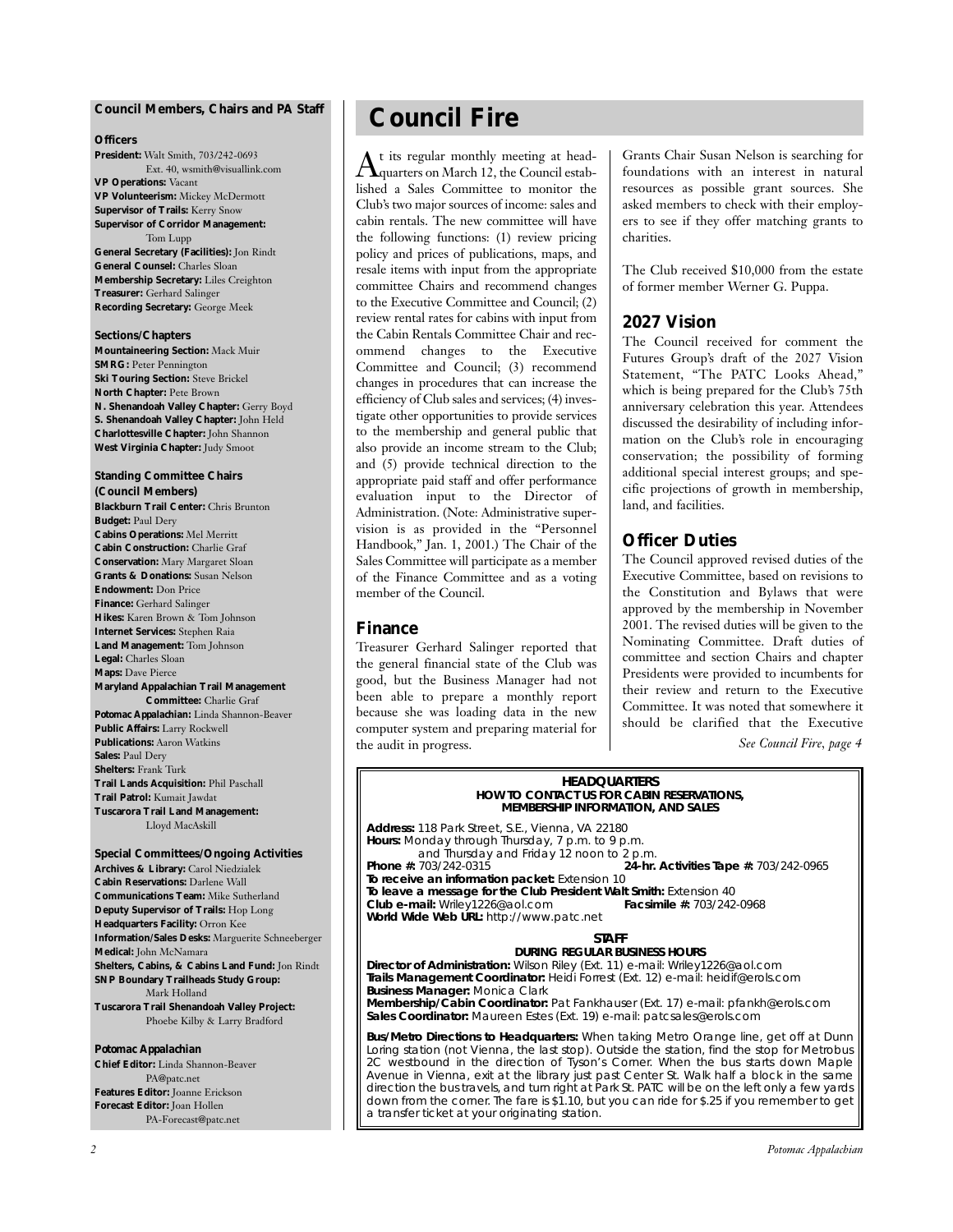## **Walt's Notes**

## **Unpaid and Paid Staff Responsibilities**

Insteaded a seminar recently on The Fundamentals of Volunteer<br>Program Management. The speaker indicated there were impor-Program Management. The speaker indicated there were important elements to a successful volunteer program that included a contract, or letter of agreement, for volunteering for specified periods of time, and a position description, which looked very similar to those used for paid staff. The descriptions included position title, position impact, performance standards, qualifications, benefits, commitment required, and required training. The suggestion was made that there really was no difference between volunteers and professional staff except compensation.

Well, I bristled somewhat at this last suggestion. Surely, thought I, there must be more of a difference than just compensation. After all, we are volunteers! In any event, I settled down and began to listen further, taking in the success, in terms of recruitment and retention, of some other organizations that utilized more formalized volunteer programs than does PATC.

I would like to share with you some of the examples provided for two portions of the suggested volunteer job description: performance standards and benefits. Let us mull them over a bit and contemplate in due course how they might relate to our organization.

## **Performance Standards (examples):**

- ❏ Puts our clients (hikers) before all others.
- ❏ Honors our clients by performing the specific duties and responsibilities on the Position Profile.
- ❏ Holds long-term view about what is good for the organization rather than a short-term gain.
- ❏ Conducts themselves to the highest ethical standards as indicated in our guiding principles.
- ❏ Performs work as part of our team, cheerfully and diligently.
- ❏ Understands and honors the lines of responsibility, which are others' and which their own.
- ❏ Performs work in a timely fashion so as to allow others to meet their obligations.
- ❏Works to help improve our organization by making suggestions for improvement.

## **Benefits (examples):**

- ❏ Volunteers will gain practical knowledge about this field.
- ❏ Volunteers will learn new skills in (specific areas).
- ❏ Volunteers will meet new people.
- ❏ Volunteers will grow their network.
- ❏ Volunteers can practice or try out a field of service.
- ❏ Volunteers will be shown appreciation from the clients and the staff.
- ❏ Volunteers will have the opportunity to try different jobs.

I have no recommendations for Council at this time that would change our current policy on volunteer job descriptions. However, I raise the subject so that we can consider how we may improve our volunteer system, one that does seem to be working fairly well.

## **The Council and Special Committees**

My thanks to volunteers who have recently been elected or appointed to positions on the Council: John Held, President of the Southern Shenandoah Valley Chapter; Susan Nelson, who has assumed the





*With stellar performance standards, Kerry Snow and Mike Fleming heave another boulder into place.*

duties of Chair of the Grants & Donations Committee; and Paul Dery, the new Sales Committee Chair.

The Council in March approved the addition of a Sales Committee to the Council in order to oversee the pricing of products and services, including maps, publications, resale items, and cabin rentals, and, in collaboration with other appropriate committees, to recommend changes in procedures that are cost-effective. I am grateful that Paul Dery, with his experience as a member of the Finance Committee and as Budget Committee Chair, has agreed to chair the new committee. Therefore, we are now looking for a new Budget Committee Chair. Please see the announcement in the Notices section if you may be able to assist in this capacity. I feel sure that you would discover that many of the benefits noted above would apply to this position!

We are finally experiencing the results of a successful upgrade in the capabilities of our computers and software at Headquarters, thanks to the work of the Communications Team headed by Mike Sutherland, and the staff. It has been a long struggle to overcome some problems that seemed to be worse than even root canal work, but hopefully the improvement in services will be noted as the year progresses. Thanks to Mike for taking on this task last fall.

### **Changes to www.patc.net**

Have you looked at our Web site lately? Did you know that you can now renew your membership online? I did so in March, and it worked like a charm. I discovered that I could also include my extra donation for the area of my choice. Many thanks to Steve Raia for making this happen!

To all volunteers and staff, many thanks for making this Club shine!

See you on the trail,

Watt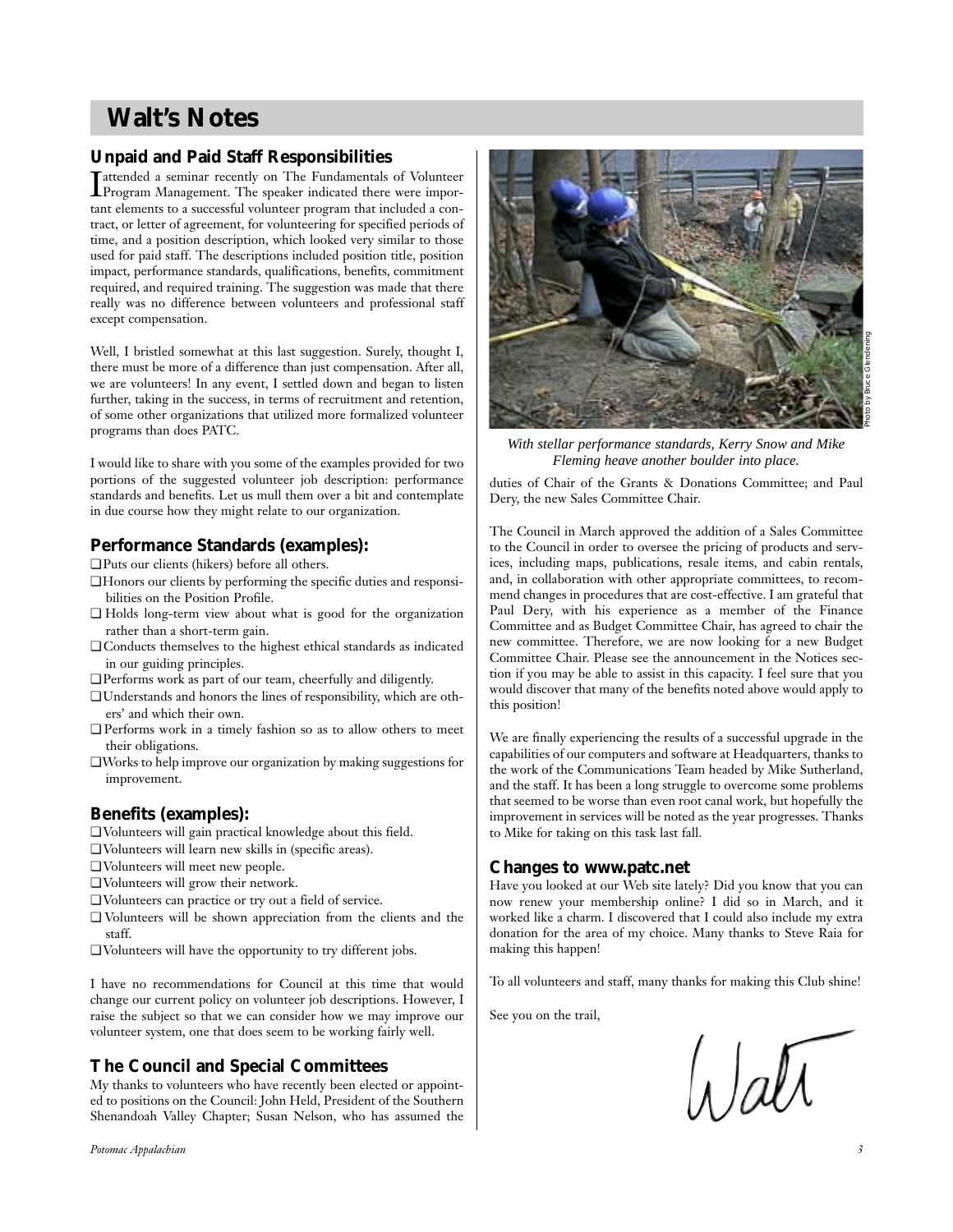## **Sixth Year of Keystone Trail Crew Set**

 $\mathbf{K}$ eystone Trail Crew, sponsored by KTA, will again have three weeks of volunteer hiking trail maintenance in the month of June. The work week will run from Wednesday through Sunday. The dates are June 5 through June 9, Quehanna Trail; June 12 through June 16, Chuck Keiper Trail; June 19 through June 23, Mid-State Trail. Meals and lodging/campsites will be provided. If you can spare a week, volunteer a weekend or come for just a day or two, please think about signing up. No volunteer will be turned away. Forward all inquiries to Joe Healey, 93 Cedarwood Drive, Laflin, PA 18702, e-mail jnlhealey@aol.com, or feel free to call at 570/655-4979. Detailed information and a map directing you to the respective lodging/campsite will then be forwarded.

A cook is needed for the first week. If interested, please contact Joe Healey. ❏

*—Joe Healey*

### *Council Fire, from page 2*

Committee will resolve any conflicts in priorities for staff work.

## **Land Management**

Seventeen of the 23 Managers attended the semiannual meeting of tract Managers, which was held in February at the Blackburn Trail Center. The Managers received copies of the new Land Management policy that had been approved by the Council in January. They located the corner markers for the Hughes Tract with difficulty; additional equipment such as a metal detector and GPS may be needed for future identification of property lines.

## **Cabins**

There was a general discussion of how the Overseer cabin construction on the Vining Tract relates to the tract management plan for the property, which will take additional time to prepare. The project was authorized by the Council in December 2000. The Executive Committee will receive an updated project-planning document for the Overseer cabin with revised cost estimates.

## **Facilities**

At Headquarters, the installation of shelving in the new library area has begun, and the area should be finished in a couple of months. The installation of the new computers at Headquarters is complete, and the DSL line should be up and running shortly.

The cabin Overseers meeting was to be held March 16 at the Blackburn Trail Center. Chinking was under way on Tulip Tree Cabin. A contract has been signed to stabilize and build a foundation for the Eaton Cabin, and work continues on the Rosser-Lamb Cabin.

Annual inspections of all huts in the Shenandoah National Park had been completed, and a report was due shortly.

## **Membership**

The March membership report showed a total of 6,659 dues-paying members, which was an increase of 147 over the previous month. During the month, 227 new members enrolled, many of whom completed the new interest questionnaire online (at www.patc.net). The online form needs some minor adjustments. Response to a letter to dropped members indicates that most of them intend to renew. It was suggested that the Club establish a default policy of automatic dues renewal by credit card unless the member opts out.

Trail Patrol reported that New Member Meetings have been a good source of volunteers and that a new Trail Patrol report form is available online.

## **Maps**

The updated Maryland map was to be printed shortly, and three others—the Northern District of Shenandoah National Park, Map G for Massanutten, and Map 12 for the area south of Shenandoah Park—should be done by summer.

## **PATC Trail Patrol Presents Hike Leadership Training June 15 and 16, 2002**

The Trail Patrol is hosting a Hike Leadership Training course on June 15 and 16 at Prince William Forest Park. The two-day course uses classroom and hands-on instruction to teach participants the essential skills for leading safe, enjoyable hikes with minimal environmental impact.

The topics to be covered include: Medical Emergencies, Planning, Personal Equipment, Leave No Trace, Leadership Skills, Standard Procedures, Emergency Procedures, and Navigation and Map Reading.

For more information contact Ben Fernandez at 703/327-9788 or go to our website: trailpatrol.patc.net ❏

## **Potomac Heritage Trail**

Don Briggs, Superintendent of the Potomac Heritage National Scenic Trail, expressed appreciation for the work of PATC volunteers in maintaining a portion of the footpath, which has been completed through about 53 percent of its 425-mile corridor. He presented the Club with a framed picture of a group of the volunteers at Riverbend Park in December 2001.

## **Incidents**

National Park authorities have reported finding the remains of a person from Maryland who apparently died of a selfinflicted gunshot wound at Loudoun Heights.

The Shenandoah Mountain Rescue Group conducted a futile search near Front Royal for a missing woman, who turned up in Manassas.

A pipe bomb exploded under a Southern States propane tank adjacent to PATC Headquarters, but the tank did not ignite.

Equipment at Headquarters is surprisingly working better following an underground fire due to an electrical fault. The fire did not cause any damage and may, in fact, have been beneficial.

The March Council meeting was attended by five Club officers, eight committee Chairs, one chapter representative, two section representatives, one other PATC member, two staff persons, and one guest. ❏

*—George Meek, Recording Secretary*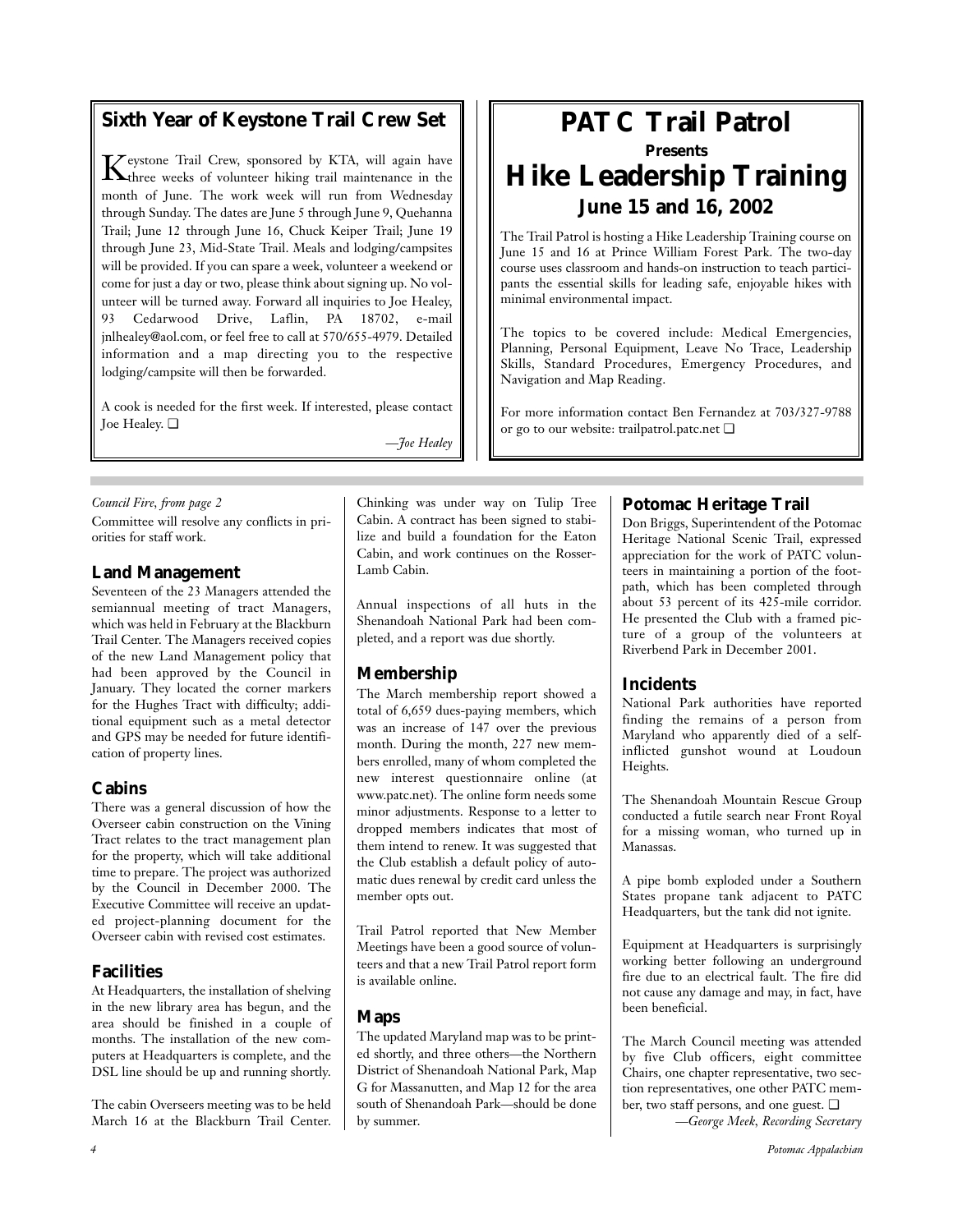## **Attendance High at Annual Cabins Overseers Meeting**



*Mel Merritt speaking to his group of 38 cabin Overseers, in the kitchen of Blackburn Trail Center.*

The Third Annual Cabin Overseers Meeting was held at Blackburn Trail Center on March 16. Once again attendance was high with all but four of our cabins represented including cabins under construction.

Those attending the meeting were able to take advantage of the best free flea market yet assembled! Overseers stocked up on tools, pots, pans, dishes, etc.

The newly assembled Cabins Committee was introduced. This committee is comprised of four cabin Overseers who have agreed to be regional supervisors, Cabins (Operations) Chair Mel Merritt and PATC Cabins Coordinator Pat Fankhauser. The District Supervisors are: Tyler Somerville (Milesburn) Northern District; Ben Mayock (Highacre) Central District; Cliff Willey (Corbin) Shenandoah National Park; and Tom Jorgensen (Weaver) South District.

The new cabins monitor program was also introduced. This program was established to identify problem renters in order to restrict their future rental options.



*Facing - l to r, Ben Maycock (Highacre), Thomas Jorgensen (Weaver), Steve Dempsey (Morris), and Michael Petty (Jones Mountain), listen to suggestions offered by Marilyn Stone (Conley) on problem-solving issues specific to her cabin.*

Tom Johnson, Chair of the Land Management Committee, explained the implementation of the tract Managers for all of our Club-owned tracts.

Overseers then reported their progress and plans for each cabin.

Awards were presented. The "Right Hand Person" award went to Tom Jorgensen, South District Supervisor, for heading up the Meadows Cabin renovation. The "Most Improved Cabin" award was presented to Steve and Lynn Dempsey for Morris cabin with three honorable mentions going to Harry and Jeannie Henkel for Glass House, Dirk Helder for Dawson, and Bob Oliver for Hermitage.

After lunch the Cabins Committee met and made further plans for improving our cabins system.

Overall it was another productive meeting, which bears repeating in March 2003. ❏

*—Mel Merritt*

#### *PHT, from page 1*

today is a steep, rocky, muddy cliff, and what we are hoping to do is carve a trail into the side of it with the idea of keeping hikers off Glebe Road here—a dangerous intersection."

So between Heather and the film camera work of two other local TV stations,



*In the shadow of GW parkway, the crew pulls another boulder into place.*

*Potomac Appalachian 5*

Channels 4 and 5, the Blue and White crew learned firsthand what it is like to work near the heart of a city. The telegenic sight of 300- to 600-pound boulders being raised from a nearby gully and traveling along a thick steel cable "highline" system was a magnet for local media.

But the story runs deeper—stone staircase work like this probably has not been seen in the Washington area since the 1930s and Civilian Conservation Corps days. Credit the National Park Service at the George Washington Memorial Parkway, with a bit of prompting from the local Congressman's office, that saw the advantage of approving this proposed PATC project quickly and bringing in the Blue and White crew before their schedule became full with Shenandoah National Park projects.



So on a muggy, cloudy Saturday—under the threat of rain, the crew put about 20 perfectly placed steps into the toughest part of the hillside. The next day, the crew was chased away by a steady rain, but the reroute is now "roughed in." With the help of other PATC volunteers, the crew will finish the job in April, and the PHT will get a much needed facelift. ❏ *Another boulder finds its place into the PHT on the steep hillside.*

*—Bruce Glendening*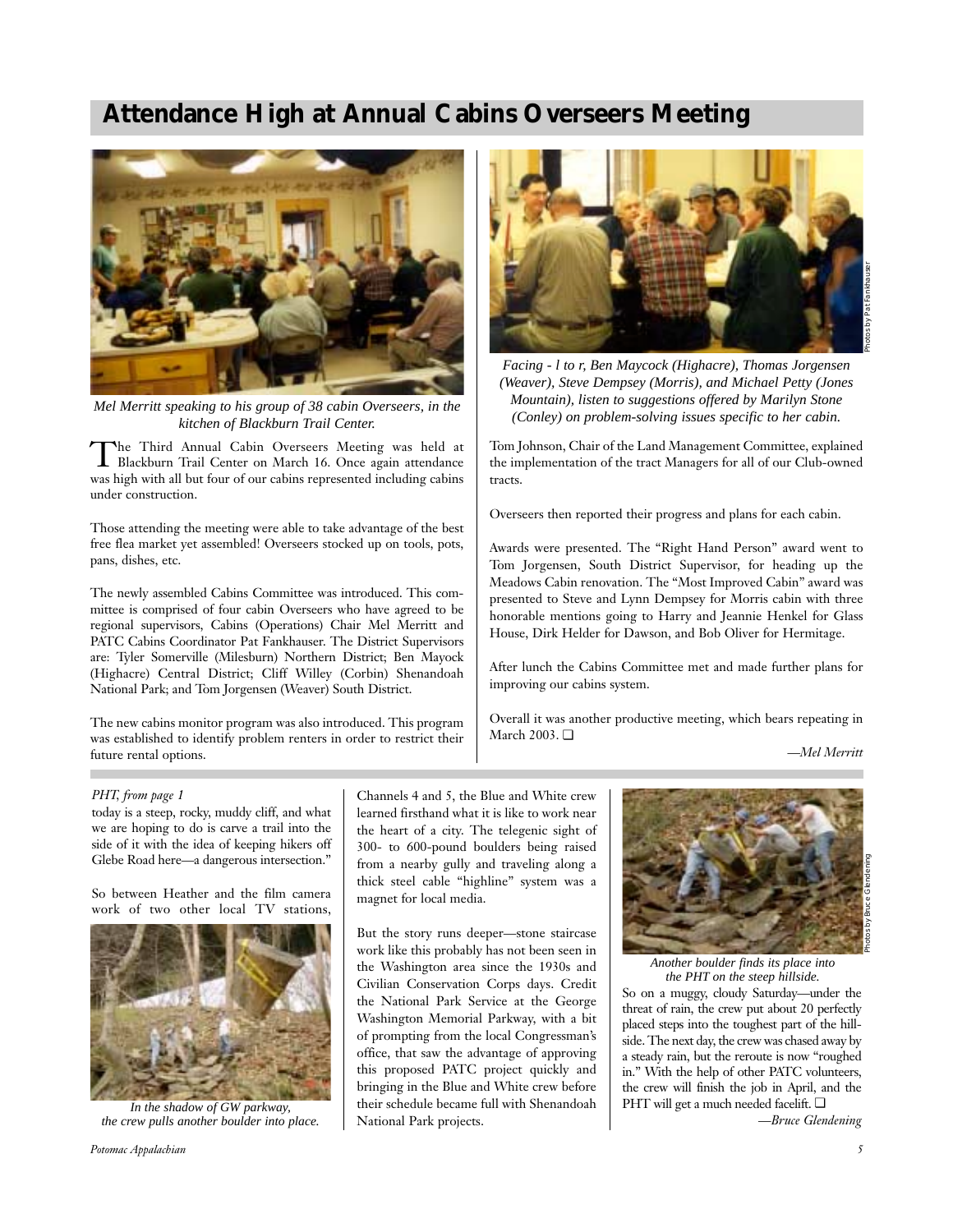## **Bob Pickett's Appalachian Nature: Spring Bird Migration**

May is the month of the spring bird migration. Best known of these migrants are the wood warblers, or just warblers. The warblers are a family of birds within the larger group of passerine birds, or perching birds. The most advanced of all birds, this Order Passeriformes includes flycatchers, swallows, titmice, wrens, thrushes, vireos, wood warblers, orioles, and sparrows, among others. (At the other extreme, the most primitive of all birds is the loon; so primitive, it still retains the solid bones of its ancestors. No wonder this large bird is such a low swimmer!)

The warblers have just finished a trip of roughly six weeks from Central and South America, where they have been wintering since last November. Following the greening procession of the forests northward, these birds consume the newly hatched insects for their fuel, while the insects, in turn, turn the leaves into their fuel. Migrants come through a given area in waves, corresponding to the weather. The ideal day to observe the spring migration is the first warm, sunny day after a prolonged cold and wet period. A warm front from the south is ideal for the migrants, not only because the birds can take advantage of the prevailing winds, but because it stimulates insect development. While some warblers reach Maryland as early as late March (black and white, prothonotary, and northern parula), the main wave hits our region in mid to late April. By the first week of May, nearly all the summer breeding birds have arrived in our region.

## **Hormones Instigate Migration**

Migration is initiated by the increasing day length. The production of discrete hormones by the pituitary gland stimulates the birds to react with specified instincts, such as migration and mating. Birds migrate either by day or by night. Many songbirds, such as thrushes, warblers, orioles, tanagers, and finches, migrate at night. Nocturnal migration enables these birds to feed during the day, their normal foraging time. Diurnal migrants include swifts and swallows, which feed on airborne insects, and hawks, which utilize daytime thermal currents to achieve energy-efficient soaring flight.

Male wood warblers arrive at their nesting site five to 10 days before the females. Each male needs a territory of some 12 to 25 acres of forest with ample understory brush. Returning males will return to the exact same territory for its two- or three-year life. This "site fidelity" allows the warblers to minimize conflicts with other returning birds. Even if a returning bird had a marginal site the previous season, the benefits of accepting its place overrides the battle of securing a new and, perhaps, better-quality site. The birds have established boundaries and maintain a détente year after year by becoming, what evolutionary biologists term, "dear enemies." Such agreements are maintained through the ability to recognize and remember a neighbor's songs from one year to the next. More on that next month.

## **Birds That Like to Travel**

While worldwide only 15 percent of all bird species migrate, in North America, of the 650 breeding bird species, 332 (51 percent) winter in the American tropics. Many others migrate to the Southern states, while still others migrate locally, such as some juncos and chickadees, which migrate to lower elevations, and grackles, which travel west to east from the Blue Ridge to the Dismal Swamp. Some, like robins, have a shift in populations of several hundred miles, so that we here in the Mid-Atlantic states actually always have robins around, just not the same birds in winter as in summer. Severe winter weather patterns may see the robins travel another hundred miles or more south to avoid the low pressure system but they'll return as soon as it passes. We may not see robins in winter, since they stay in the deeper woods where their food sources and shelter can be found. However, come March, with the warming of our yards and the surfacing of worms and other insects, back come the robins. In fact, the Native Americans called the full moon of March the "Worm Moon," to signify the importance of this event.



*Even hummingbirds migrate 1,000 miles.*

The Artic tern holds the record for migration, covering 11,000 miles twice a year. The blackpoll warbler is a close second, traveling 10,000 miles between the Hudson Bay and Venezuela. However, the majority of our wood warblers travel about 2,000 miles. Even hummingbirds regularly migrate 1,000 miles.

It's interesting to note that site fidelity applies to the wintering grounds as well. Studies have shown that wintering migrants with a specific territory have a much better chance of survival than floaters—birds with no specific winter territory. This helps to explain the impact of loss of habitat, with many of the territorial birds having to become floaters. In a final nod to "dear enemies," the year-round residents of the tropics do not take over the vacated territories of their winter guests, rather these sites are left unoccupied, an apparent acknowledgement of both the benefits of avoiding competition with the fall returning migrants and the quality (and quantity) of available habitat. Once again, with the continuing reduction of habitat, it will certainly have an effect on this natural balance between the residents and migrants.

It's a busy and difficult time for birders, with the early weeks of May revealing many Northern breeding birds passing through our area, and many species presenting themselves in habitats where they normally wouldn't reside. But a birder wouldn't want it to be any other time of the year.

Even if you don't know the birds, it's the best month to be out, bar none. Whether you love the birds, the flowers, the frogs, or snakes, May is the month that life explodes in our Appalachian natural world. ❏

*—Bob Pickett*

## **In Memorium**

Wade Martin Bowman, 71, of Harrisonburg, Va., died Tuesday, Feb. 5, 2002, at Rockinham Memorial Hospital in Harrisonburg, where he had been a patient since Jan. 25.

Mr. Bowman was born Dec. 15, 1930, in Rockingham County. On Aug. 18, 1962, he married Lois A. Burkholder, who survives.

The Bowmans have been members and supporters of PATC for 20 years. ❏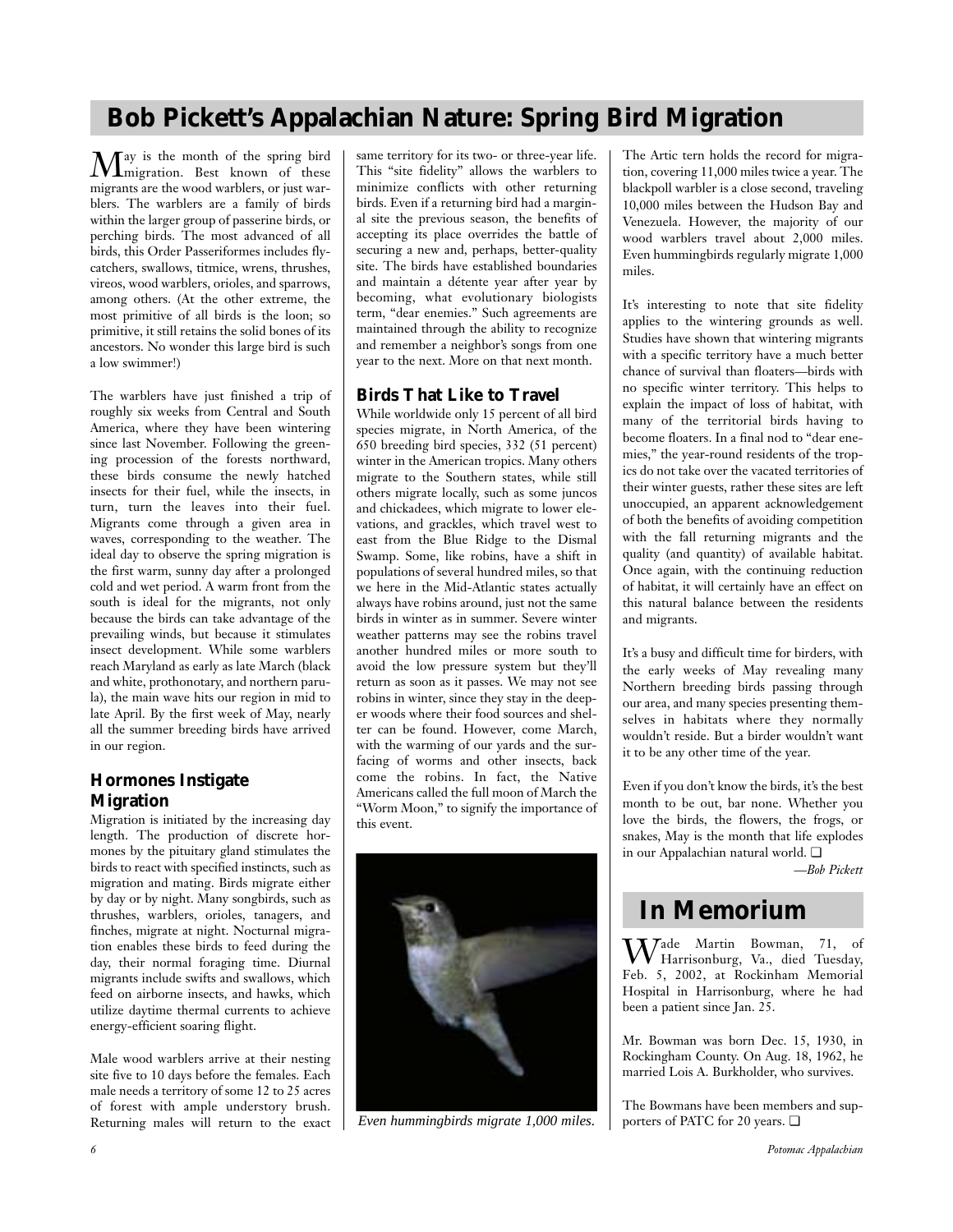## **The Four-Day March at Nijmegen, Netherlands**

Can you imagine walking through the Dutch countryside and vil-lages for four days with more than 40,000 people from 51 countries around the world? That was the case when I participated in the 84th annual Nijmegen Four-Day March, in July 2000.

Nijmegen is a city of about 150,000 people in the Gelderland province of eastern Netherlands, very close to the German border. This area saw a lot of action during World War II, and the countryside has several cemeteries dedicated to war dead.

The Nijmegen Four-Day March is affiliated with the International Marching League, which has a series of multiday marches around the world, this year scheduled in 22 countries. The one in the United States was scheduled in Vancouver, Wash., April 19-21. Most of them are either two or three days. The only other four-dayer is in Ireland.

## **World's Largest Walking Event**

This annual event in the Netherlands, which is billed as the world's largest walking event, began in 1909 and is sponsored by the Royal Dutch League for Physical Education (KNBLO). It was interrupted by the World Wars, but now begins each year on the third Tuesday in July. The night before the first day of the walk, a big opening ceremony called the Flag Parade is held in the city stadium. The ceremony is the event's version of the Olympic opening ceremonies. The highlight of the 2000 opening ceremony was a large group of sky divers parachuting into the stadium. Bands played, and groups representing the different participating countries marched with their flags raised.

Participants in the march walk either 30, 40, or 50 kilometers a day, depending on age and gender, in order to get a medal. All participants except for military units begin and end each day in the middle of Nijmegen and do a big loop, each day in a different direction. The groups begin at different times in the morning: 50 km, 4-4:45 am; 40 km, 5:30-6:45 am; 30 km, 7:30-8 am. Everyone must finish by 5 pm, except for the last day when the finish time is 6 pm. The routes are defined by color-coded signs for the different distance groups. Running and race walking are not permitted.

In order to ensure that participants are walking the required distances, everyone checks in the day before the march begins and is given a barcoded card with a unique number and a card that will be punched at various checkpoints along the way. This card is turned in after each day's finish, and a new card is issued for the next day. This control system serves two purposes. It allows the organizers to keep



*While marchers stroll through towns, thousands of spectators line the route.*



*The Flag Parade features bands and units from the 51 countries at the opening ceremonies.*

track of the marchers, and with the unique number from the barcode, progress reports are available to friends and relatives at the end of each day via the World Wide Web. Since I was given my unique marching number when I preregistered, there were people from Virginia Beach to California checking on me each day.

Along the way everyone is in a happy mood. Over the four days as marchers make their way along the mostly narrow roads and through towns and villages, bands are playing and children hand out flowers, candy, and fruit to the participants. There are thousands of spectators.

On the final day of the march, the whole area closes down, and the main street coming back into Nijmegen is renamed "Via Gladiola." Spectators, especially the children, hand out stalks of gladioluses to the marchers. Large stands are set up and filled with applauding spectators, including all the VIPs. It is truly a sight to see!

### **Honors and Rewards**

When marchers check in in the afternoon of the fourth day, they are given beautiful medals. These are official Dutch medals, and Dutch military wear them on their uniforms. As many marchers finish additional annual four-day marches, the medals become progressively more beautiful. If you have completed 60 or more of these annual adventures you will be presented with a museum piece! One woman has completed 65 of them, if you can imagine that!

As you can guess, accommodations are in short supply for the march, with participants coming in from all over the world. A tourist agency finds rooms for many marchers. I stayed in a Dutch home with nine other marchers, all Dutch. The hostess prepared all the meals, including lunches to take with us. She was an excellent, creative cook and took very good care of us.

The 86th annual Nijmegen Four-Day March will begin on July 16, 2002. All necessary information is available in a brochure, which can be obtained by sending an e-mail to 4daagse@knblo-nl.nl

On the night that the march ended, I caught the overnight train to Switzerland where I—what else?—spent a week walking in the Alps! This time it was with 20 Englishmen. ❏

*—Harry Bridges*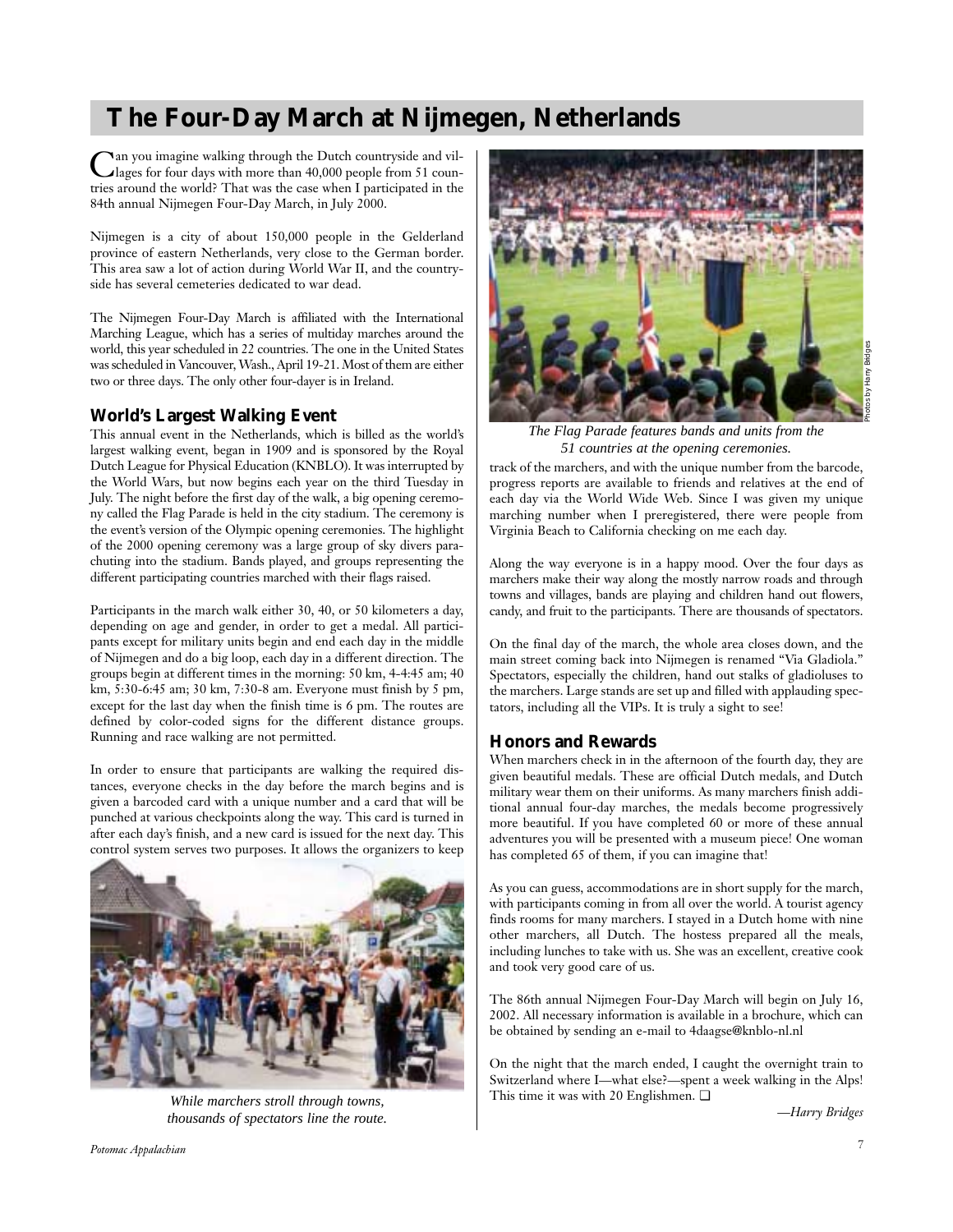## **Mike Karpie's Photo Tips: Focusing on High Resolution**

 $\boldsymbol{W}$ hen you have the luxury of time it is quite easy to focus accurately on your subject. Rotate your focus ring to a point just past what appears to be the correct focus point and then bring it back until your subject appears sharp. Focusing can be more accurate when your aperture is at its widest setting. Your depth of field is shallow, and the zone of focus is more apparent.

When you do not anticipate much time for focusing, as in action shots, try pre-focusing on an object that will be the same distance from you as the subject.

Don't trust infinity. While it might seem an impossibility, some private-label lens manu-



facturers design their lenses to focus beyond infinity to ensure compatibility with most cameras.

I have covered exposure in a previous article; however, there is one more technique I would like to mention. Sometimes in extreme lighting conditions we do not have the opportunity to obtain accurate meter readings. The next best option is guesswork. Choose your settings based on your experience or a similarly lit object and then bracket your exposures. Try several shots overand/or under-exposed by one-stop increments (a stop is usually the difference of one change in your shutter speed or aperture setting). Of course your camera must be set in manual mode for this technique to work.

Next Month: Camera Care. ❏ *—Michael Karpie*

## **Annual Blackburn Summer BBQ is Approaching!**

To Those Who Love the Mountains, Great Friends, and  $\int_{0}^{\infty}$  Thus Food:

The annual summer "Texas BBQ" at Blackburn Trail Center, located a click off the AT—just outside of Round Hill, Va.—is getting into gear! This year the event is scheduled for July 6-7, 2002. If you have never experienced one of these delightful gatherings, we urge you to put it on your list of must dos! Come join us for a day of hiking, arts and craft activities for the kids, relaxing on the porch, and the best BBQ, some say, outside of Texas! (The Barbeque as always, features the famous Texan Chef Dean Caraway as well as his West Virginia sidekick Blaine Robinson. Can you imagine a better cultural combo to turn out some mean brisket, ribs, and chicken?) Besides bringing good people together to enjoy great food, hiking, and the wonderful views from Blackburn, this event seeks to find new members as well as to raise funds for the Club. Last year, the event provided funding for the Conservation Committee to support the purchase of property surrounding Blackburn and the AT. We raise funds at the event through registration fees and a raffle.

The Blackburn Trail Center can accommodate approximately 30 people in bunkrooms, which are available on a first-come firstserved basis. In addition, the nearby campground has ample space

for tents. Bring your lunch on Saturday; dinner Saturday evening and breakfast on Sunday are included. The cost of the BBQ is \$20 for adults and children 13 and older, \$7 for children 5-12, under five years old free. Please mail the attached registration form along with the appropriate fee to Lisa Still at 5812 Cove Landing Rd., Unit #302, Burke, VA 22015

• CHECKS SHOULD BE MADE OUT TO LISA STILL AND SENT WITH THE ENCLOSED REGISTRATION FORM NO LATER THAN JUNE 21, 2002.

• AS MUCH AS WE LOVE THEM, PLEASE LEAVE YOUR DOGS AT HOME OR AT THE PET HOTEL!

• THIS YEAR WE ARE INTRODUCING THE FIRST-EVER DESSERT CONTEST. BRING YOUR BEST COOKIES, CAKES, PIES, OR OTHERWISE GRANDMA'S FAVORITE RECIPE. PRIZES AWARDED TO FIRST, SECOND, AND THIRD PLACE WINNERS.

Volunteers are welcome and needed for several activities. If you would like to assist with this event or have any questions, please call Caren Rothstein-Robinson at 703/560-1361 before 9:00 p.m. or e-mail her at: IMSHEMISH@AOL.COM. ❏

| Blackburn Summer BBQ Registration — Saturday and Sunday, July 6-7. 2002                                     |                                                                     |                                                                  |  |
|-------------------------------------------------------------------------------------------------------------|---------------------------------------------------------------------|------------------------------------------------------------------|--|
|                                                                                                             |                                                                     |                                                                  |  |
| Address:                                                                                                    |                                                                     |                                                                  |  |
| Phone: $(\text{day})$                                                                                       | (evening)                                                           |                                                                  |  |
| DESSERT CONTEST ITEM:                                                                                       |                                                                     | (Please indicate what item you will be entering in the contest!) |  |
| Number of adults/children 13 and older:                                                                     | (@ \$20.00 each)                                                    | $\mathbb{S}$                                                     |  |
| Number of children ages 5-12:                                                                               | $(@$ \$7each)                                                       | $\sim$                                                           |  |
|                                                                                                             | Total enclosed:                                                     |                                                                  |  |
| Please mail reservation form and check to: Lisa Still at 5812 Cove Landing Rd., Unit #302, Burke, VA 22015. | Registration forms must be received no later than June 21           |                                                                  |  |
|                                                                                                             | IMPORTANT: Please be sure to make your check payable to Lisa Still. |                                                                  |  |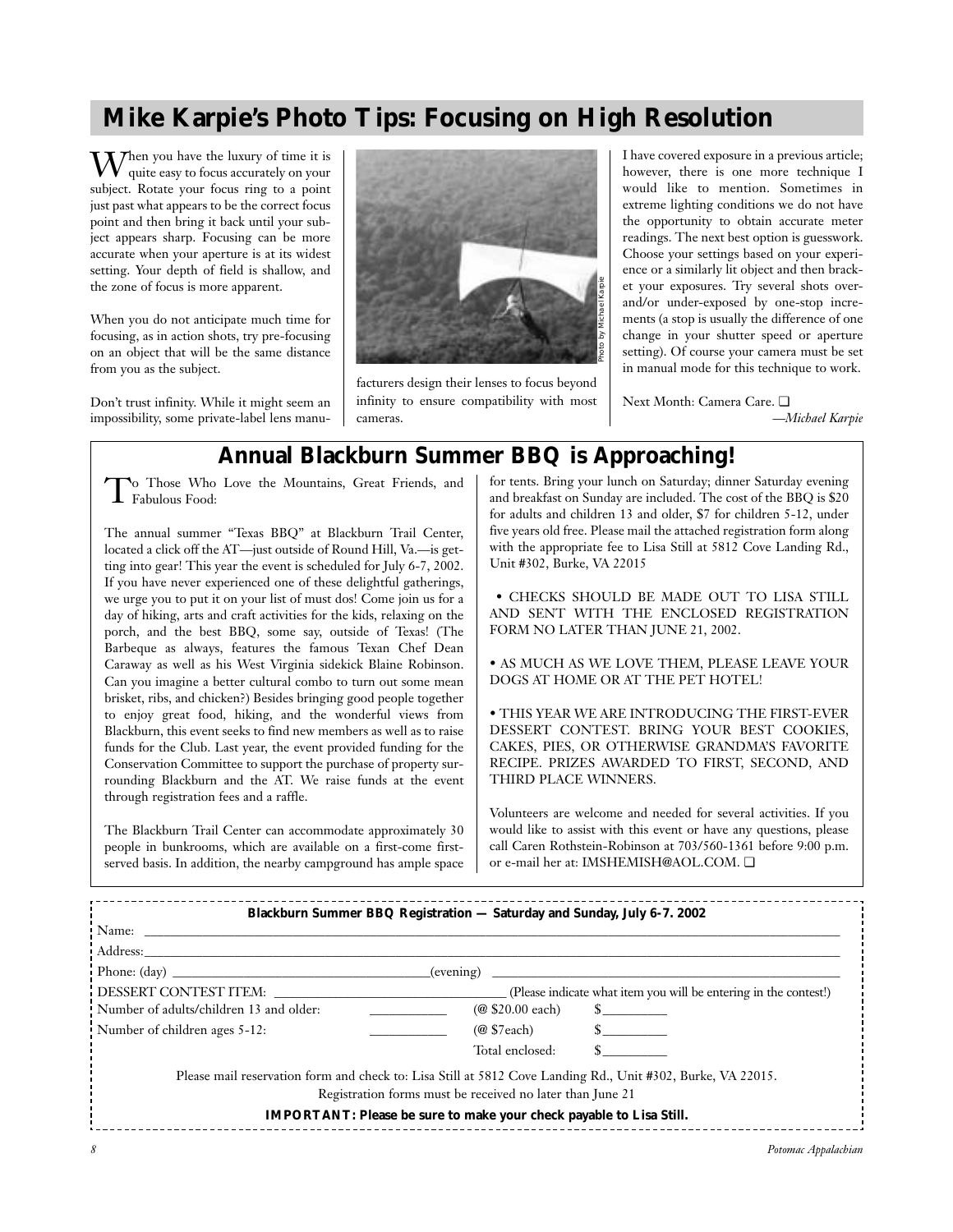## **Book Review: End to End on the Horse-Shoe Trail**

*"End to End on the Horse-Shoe Trail: Hiking the Horse-Shoe Trail from Valley Forge to the Appalachian Trail,"* by Michael D. Pavelek II. Hershey, Pa., Pavelek Publishing Co., 2000. 177 pp., \$12.00.

Thirty years ago, Ed Garvey inspired a generation of hikers to go hike the AT after they read his book "Appalachian Hiker." Hopefully, Michael Pavelek can do the same for the 140-mile-long Horse-Shoe Trail in Pennsylvania.

In 1999, Pavelek, a Hershey, Pa., resident who had not hiked in many years, decided to hike this trail because it literally went through his hometown. His experiences, triumphs, frustrations, and insights during 18 days and two nights on the trail combine for a personal, interesting narrative.

The first chapter, "There is More Than one way to Take a Hike!" in which the author explains the seven methods he used to arrange transportation to and from the trailheads, will be of greatest interest to novice hikers who have never arranged shuttles or pick-ups. Pavelek points out the drawbacks to some arrangements and uses his misadventures to caution readers about making thorough advance preparations.

Each succeeding chapter recounts the events of one day on the trail. The author explains how he got to each hike, the effects of the weather (from snow storms to summer heat) on the hike, discusses trail conditions, comments on his experiences during the day, and shares his feelings about the hike and trail segment he walked.

Accompanying the text are 60 color photographs that capture the flavor of the trail. Many shots will be recognizable to anyone who has hiked the Horse-Shoe Trail.

The author lists several reasons for writing this book. First, he hopes to motivate others to hike the Horse-Shoe Trail. As he observes, this is not a crowded hiking trail. He wants readers to understand the environmental and social challenges faced by trails in an urban and suburban setting. He also is trying to impart an appreciation of the value of hiking trails as a community and recreational resource. And finally, he wants readers to actively support the Horse-Shoe Trail and other walking trails both with physical labor and advocacy.

As Pavelek describes, the Horse-Shoe Trail is not a protected, wilderness trail. Since its establishment in 1935, the Horse-Shoe Trail Club has struggled to maintain the continuity of the trail route as developments have gobbled up wooded tracts and pushed the trail onto roads. Today, the trail traverses the urban and suburban areas of southeastern Pennsylvania, using public roads and private land as links between public lands, such as state and county parks, state forests, and state game lands. However, as the author discovered and points out, this is a trail that can offer a variety of hiking experiences, from gentle strolls to rugged, rocky treks with good climbs. It offers valuable recreational opportunities that should not be ignored or abandoned by hikers or the communities through which the trail passes.

So, when you visit southeastern Pennsylvania and want to hike a trail "off the beaten path," get a copy of Michael's guide, and walk the Horse-Shoe Trail.

[Guidebook and maps are available from the Horse-Shoe Trail Club, PO Box 182, Birchrunville, PA 19421-0182.] ❏

*—Barbara Wiemann*

# **In Memory of Mary Jo Williams**

Mary Jo Williams, a member of PATC's first trail crew "The Dirty Dozen," died at her home on March 17.

Mary Jo Kempt joined PATC in 1929 after going on a Club hike in the Harpers Ferry area at the suggestion of her boss at the American Civic Association, Harlean James. Miss James was Executive Secretary at the association and of the Appalachian Trail Conference, as well as an early PATC member. Mary Jo joined PATC soon after (December 1929) and became active, as most members then did, in PATC affairs.

The AT was being laid out on the Blue Ridge south of Harpers Ferry. Myron Avery, Frank Schairer, Charlie Williams, and a few other men would scout a section of Trail route, perhaps marking its general route with string. PATC's Sunday hike would have members carrying clippers, saws, and paintbrushes to cut and blaze the section. When the route was reasonably open, and much was (if you read the early guidebook, you'll find mention of many "fine views" that no one has seen for 50 years or more), that section of AT was done. But not all Trail sections were cleared to Avery's satisfaction in one day, even by the work of 30 to 50 people. That's when Frank Schairer called on a group of enthusiastic members to do Trail work the Club members didn't do. Mary Jo Kempt was one of that group. At an annual dinner in the 1970s, she told participants about the group, its work, and its good times.

Besides trail work, Mary Jo was first on the Publicity Committee, then Assistant Editor of PATC's *BULLETIN*, and then Editor. She continued to work with Miss James after she married Charlie Williams in 1935. About 1940-41, the Williams family moved to the country near Brighton Dam, and Mary Jo became a full-time housewife. (Since Charlie was PATC Tool Chair, the move meant a new home had to be found, other than the Williams cellar, for PATC tools.)

The Williams were members of the Allemande Lefters, the PATC square dance group that held monthly dances from the late 1930s to 1988. This group gave the Williams, no longer active on the Trail, new friends who had joined the Club in the 1950s through the 1970s, as well as those of the first PATC generation.

These friendships continued after Charlie's death. As long as she could drive safely at night, Mary Jo attended the annual dinners and annual meetings. When she stopped driving, except in the Brookeville-Brighton area, these friends brought her to private PATC parties or to groups such as the Third Thursday Lunch Bunch. She gave active support to PATC and to the Sandy Spring Museum, to the choir and the quilting society of St. Luke's Church in Brighton. ❏

*—Paula Strain*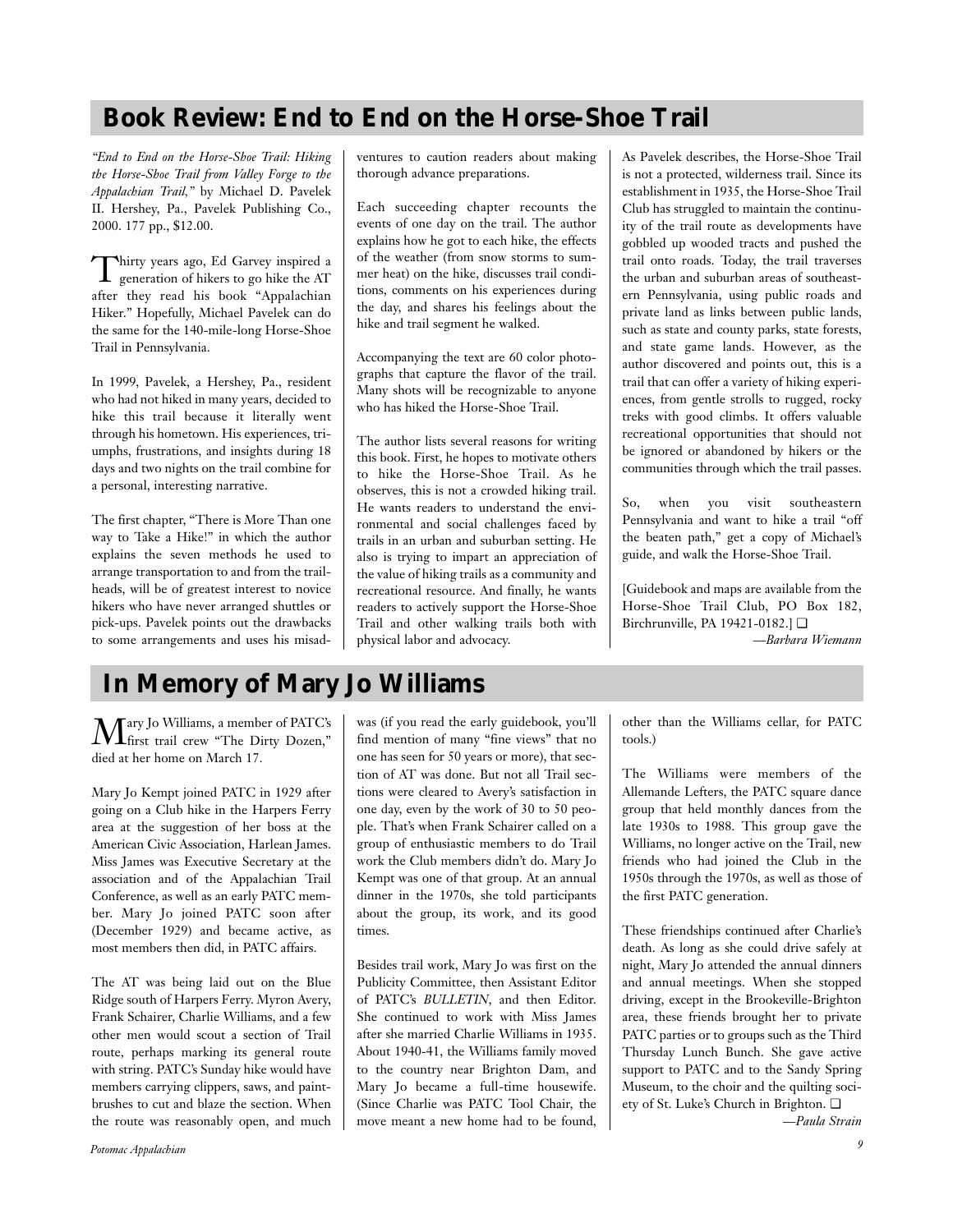#### **Charlottesville Chapter**

The Charlottesville Chapter hikes every Saturday, summer, winter and in between. Hikes are usually 8 to 10 miles. We usually maintain trails on the last Saturday of the month. Meet at Sprint parking lot, 2307 Hydraulic Road at 9 a.m. with food and water for the day. The majority of hikes are in the southern and central districts of Shenandoah National Park, with some in the north district and in George Washington National Forest. Our Chapter hikes are posted at www.patc.net/chapters/char/hikes.html. INFO: Jere Bidwell 434/295-2143 or John Shannon 434/293-2953.

#### **North Chapter**

The North Chapter of PATC conducts monthly trail work trips on the Maryland and Pennsylvania sections of the Appalachian Trail (AT) and on the Pennsylvania sections of the Tuscarora Trail. We also lead hikes on these and other trails. Maryland AT work trips are generally held on the first and third Saturdays - contact Mark Mitchell (mdtrail@yahoo.com) 301/461-7048 for information. Pennsylvania work trips are generally held on the AT on the first Saturday and on the Tuscarora on the third Saturday - contact Charlie Irvin 301/447-2848 or Pete Brown (peter.brown4@worldnet.att.net) 410/343-1140. Pennsylvania AT work trips also include an optional Saturday night stay at the Gypsy Spring cabin. Dinner, breakfast, and camaraderie available. For information on upcoming hikes, contact Chris Firme (bncfirme@innernet.net) 717/765-4833. For general chapter information, contact chapter president Pete Brown or visit the North Chapter home page (www.patc.net/chapters/north/).

### **KEY to Forecast Activities**

All events are marked for easy identification. Late changes or cancellations are listed on the weekly information tape (703/242-0965), which is updated on Sunday evening for the following seven days. The Forecast can also be found on PATC's web site at www.patc.net.

- ` Hiking Trips
- **林** Backpacking Trips
- Q. Trail Work Trips
- <u>d</u> Cabin/Shelter Work Trips
- $\stackrel{*}{\bullet}$  Special Events
- $\blacksquare$  Meetings
- ASkiing

*Note to all hike leaders:* Please ask nonmembers on your hike if they would like to join PATC, then get names and addresses so a Club volunteer can send them information packets. Thanks!

### **Northern Shenandoah Valley Chapter Chapters**

The Northern Shenandoah Valley Chapter sponsors hikes in national and state parks and forests in the Shenandoah Valley vicinity, open to the public, on a monthly basis except during the winter. Hikes are posted in the Forecast. Other activities are in the NSV Chapter Newsletter. For further information contact Gerry Boyd (gerryb@compuserve.com) 703/281-7216.

#### **Southern Shenandoah Valley Chapter**

See Forecast (or our link from PATC website) for work trips and hiking events sponsored by the Southern Shenandoah Valley Chapter. Hikers from the DC area should allow about 3 hours to get to our region. INFO: in Harrisonburg, call Alvin 540/434-6244 or Lynn 540/234-6273; in Waynesboro, call Michael 540/943-8695; in Staunton, call Doris 540/885-4526.

#### **West Virginia Chapter**

Chapter meeting at Highacre are on the second Wednesday of Feb., Apr., Jun., Aug., Oct., and Dec. See Forecast for upcoming activities. For information abou the chapter or to receive the newsletter, contact Judy Smoot 540/667-2036 or e-mail wvpatc@hotmail.com.

#### **Ski Touring Section**

The Ski Touring Section has served since 1974 to introduce Washington area residents to crosscountry skiing and to provide cross-country skiing opportunities to experienced skiers. The Section sponsors winter weekend ski trips for all levels of skiers to nearby mountains in Maryland, West Virginia and Pennsylvania, as well as periodic social events year round. INFO: Steve Brickel 301/946-2520 or sbrickel@erols.com.

#### **Mountaineering Section**

We're a diverse group of local Washington, DC area climbers. Young and old, male and female, crag rat, sport climber, and alpinist, active and armchair types – we all enjoy climbing in its many varieties. We also share common interest in promoting safe climbing, conserving the outdoors, developing new climbers' skills, representing the Washington area climbing community, and having fun! We provide instruction for those wanting to learn the basics – we're not a school, but we can get you started. We go climbing, either locally or further afield, nearly every weekend. In the winter we organize trips to the Ice Festivals in the Adirondacks and the White Mountains for beginning and advanced ice climbers. For further information contact Mack Muir 703/768-5724 (MackMuir@ edisaurus.com) .

#### **PATC Midweek Hikes**

PATC's Vigorous Group hikes 8-10 miles at a fast pace; and the Easy Hikers hike 5-8 miles on trails with little elevation change. See below for scheduled trips; check the weekly tape (703/242-0965) on Thursday or Friday for any changes or additions.

#### **Other Clubs' Hikes**

Capital and Wanderbirds hike on Sundays, traveling by bus and leaving from downtown, with suburban stops as well. Center Club, Northern Virginia Hiking Club and Sierra Clubs hike on both Saturdays and Sundays using carpools, which often leave from a suburban Metro stop. Schedules are available at PATC Headquarters and are published in area newspapers on Fridays. The schedule of West Virginia Highland Conservancy outings in the Monongahela National Forest and surrounding areas is on their web site at www.wvhighlands.org.

#### **Meetings**

Meetings are held at PATC HQ, 118 Park Street, S.E., Vienna, VA unless otherwise noted.

#### **New Members (PATC) – First Wednesday**

7:30 p.m. Curious about the Club? Want to learn more? The best way is to attend a new Members meeting (but you don't have to be new to qualify). Attend the meeting and find the mysteries of PATC revealed in full. Refreshments will be served. Directions to PATC: Take Rt. 23 into Vienna, Va. and turn east on Park St. (Rt.675) to 118 Park St. on your left. INFO: Liles Creighton 410/573-0067.

**Mountaineering Section – Second Wednesday** 8:00 p.m. Second Wednesday of every month. INFO: Mack Muir at 703/768- 5724 or (MackMuir@edisaurus.com) or PATC's website:

(www.patc.net/chapters/mtn\_sect).

#### **PATC Council – Second Tuesday**

7:00 p.m. sharp. The PATC Council meets the second Tuesday of every month to conduct business of the Club. All members are welcome. INFO: Wilson Riley (wriley@aol.com) 703/242-0693 x11.

*(Special meeting for May. See May 18.)*

### **Meetings**

### **Shenandoah Mountain Rescue Group**

(New Members meeting) – Second Monday, 7:30 p.m. New members meeting. INFO: Martin Juenge (mjuenge@rpihq.com) 703/255-5034, then press #5.

#### **Shenandoah Mountain Rescue Group**

(Business meeting) – Last Tuesday,7:30 p.m. INFO: Martin Juenge (mjuenge@rpihq.com) 703/255-5034, then press #5.

#### **Trail Patrol – First Tuesday**

7:30 p.m. Trail Patrol volunteers are PATC's goodwill trail ambassadors to the hiking public. They provide a visible, reassuring presence on the trails, educating the public on good hiking practices, minimum impact hiking and camping ethics. Patrol members are trained in land navigation, emergency procedures, radio communications and personal equipment. All patrol volunteers are also expected to become certified in a recognized basic first aid course. Some equipment and uniform items are provided upon completion of training. INFO: Kumait Jawdat 202/328-8137 or see PATC's website: (www.patc.net/volunteer/trailpatrol).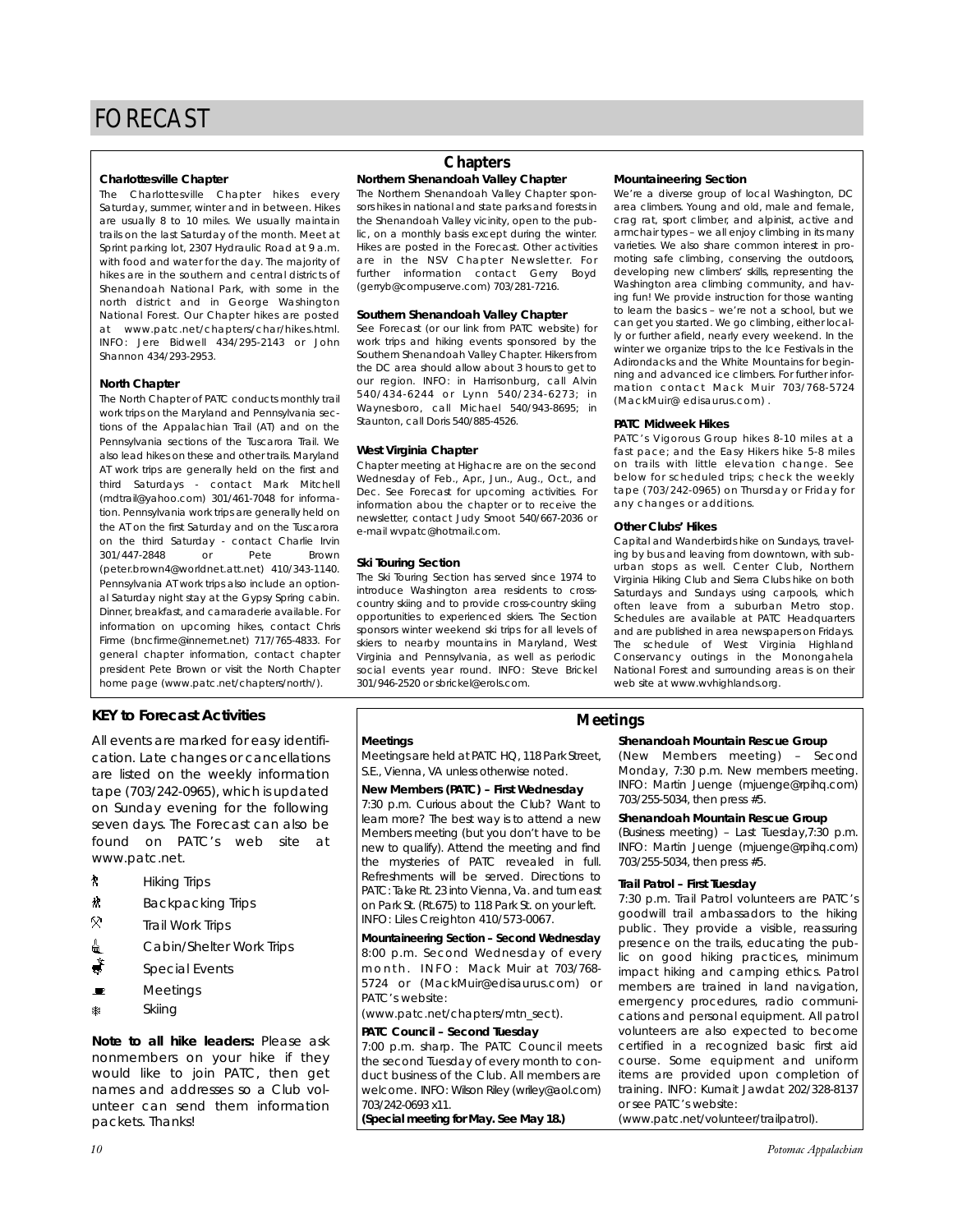## **May**

## **1 (Wednesday)**

#### **DEADLINE - June** *Potomac Appalachian* **Headquarters, Vienna, VA**

5:00 p.m. All items for the next issue of the newsletter must be submitted electronically, if possible, to headquarters, or by e-mail to PA@patc.net. Allow one week for postal service delivery. Please e-mail Forecast events to PA-Forecast@patc.net.

#### **1 (Wednesday)**

#### **CLASS - Exploring the C&O Towpath (REI) REI Bailey's Crossroads, VA**

7:30 p.m. Come along as we trace the mule tow-path, 605 feet down through the locks from Cumberland to Georgetown. REI's Ed Neville and Mark Nelson will detail geology, history, wildlife and points of interest along 184 miles of adventure, on the C&O Canal. INFO: REI 703/379-9400.

#### **1 (Wednesday)** ` **HIKE - Easy Hikers**

#### **Glover Archbold Trail, Washington, DC**

Meet at 10:15 a.m. in parking lot (National Presbyterian Church) near Van Ness and 41st Street. Hike four easy miles from Van Ness Street NW to Georgetown. Wooded, rolling terrain, birds, wild flowers. Bring water. Lunch in Georgetown Mall Food Court and return to starting point by Metrobus (exact change \$.50 or \$1.10 required). DIRECTIONS: From Maryland go south on RT 355 about five miles from Beltway. Turn right on Van Ness from Wisconsin Avenue, go one block to parking lot on left. From Virginia cross Key Bridge, turn right on M Street. Get in left lane; turn left on 33rd Street, merge left onto Wisconsin Avenue. Go 2 plus miles, turn left on Van Ness, go about a block to parking lot. Hike can-celed if rain is imminent. INFO: Frank Berfield (berfield@bellatlantic.net) 301/438-7975.

## **1 (Wednesday)** \ **MEETING - New Members (PATC), 7:30 p.m.**

#### **2 (Thursday)** ` **HIKE - In-Between Hikers**

#### **Scotts Run Nature Preserve, Langley, VA**

Scotts Run Nature Preserve to Turkey Run and return. 9 to 10 miles at a moderate to fast pace. Varied terrain includes small stream crossings. Boots recommended. Starts at 10:00 a.m. at 2nd parking lot. From, I-495, exit 44 west, RT 193 (Georgetown Pike) 0.5 miles to Swinks Mill Road, turn right into lot. Bring water and lunch. INFO: Henri Comeau (henricomeau@aol.com) 703/451-7965.

#### **4 (Saturday)**

#### ` **HIKE - Green Ridge State Forest Part II Green Ridge State Forest, MD**

Moderate 9.5 miles along the Log Roll Trail and C&O Canal. Also, journey through the Paw Paw Tunnel as part of the C&O Canal experience. Come out and enjoy spring in full swing as we hike next to a stream and the Potomac River. Be prepared for potential wet feet. INFO: Susan Bly (sbly@shepherd.edu) 304/258-3319.

#### **4 (Saturday)** ` **HIKE - Natural History Trillium Hike G. Richard Thompson WMA, VA**

Join Bob Pickett on the 13th annual trek to the trillium fields along the Appalachian Trail near Linden, VA. After a moderately difficult mile ascent up to the ridgeline, we'll spend the afternoon hiking through some of the densest stands of trillium known on the east coast. Yellow lady's slippers and a small patch of nodding trillium are also highlights of this trip. And if flowers aren't enough, we'll identify the spring migrant passerine birds, including warblers and scarlet tanagers. And, if we're really lucky (like last year), we might even catch a black rat snake! If you want to enjoy spring in Virginia, this is the hike. INFO/RSVP: Bob Pickett 301/681-1511.

#### **4 (Saturday)**

#### . **TRAIL WORK TRIP - AT over Hazeltop Mountain Central District, Shenandoah National Park, VA**

Join PATC's online Trails Forum Manager for this one-day event to clear waterbars on one of Shenandoah National Park's higher summits. Newcomers welcome, all instruction and tools provided. May include an optional overnight stay at a local maintenance hut. INFO: Andy Hiltz (jhiltz@cox.rr.com) 703/764-0121.

#### **4 (Saturday)** . **TRAIL WORK TRIP - South Mountaineers Appalachian Trail, MD**

Everyone goes home happy and a bit tired from South Mountaineers events. We start at 9:00 a.m. in Frederick County and quit when the Fun-ometer runs low. Why not join us? Bring water, lunch, boots and gloves. INFO: Mark Mitchell (mdtrail@yahoo.com) 301/461-7048.

#### **4 (Saturday)** . **TRAIL WORK TRIP - Yankee Clippers Trail Crew Appalachian Trail, PA**

Meet at US 30 and PA 233 at the parking lot of Caledonia State Park. Departure 9:00 a.m. sharp. INFO: Charlie Irvin 301/447-2848 or Pete Brown (peter.brown4@worldnet.att.net) 410/343-1140.

#### **4 - 5 (Saturday - Sunday)** ~ **BACKPACKING TRIP - Trail Patrol Backpacking 101, Location To Be Announced**

The final part of Trail Patrol's introduction to backpacking consists of a weekend trip in which students have the opportunity to practice what they have learned under the guidance of experienced instructors. INFO: Larry Marcoux (nolslntmaster@aol.com) 703/979-1066 or 703/402-5441.

#### **4 - 5 (Saturday - Sunday) CLASS - Wilderness First Aid (WSC) Alexandria, VA**

A program of the Wilderness Safety Council, this eighteen-hour class includes classroom study, hands-on practice, and results in a two-year certification. The cost is \$140. Registration is limited to 25 people. More information and registration at<br>http://wfa.net. INFO: Christopher Tate http://wfa.net. (chris@wfa.net) 703/836-8905.

## **4 - 5 (Saturday - Sunday)** . **TRAIL WORK TRIP - Mountaineering Section Seneca Rocks, WV**

Seneca Rocks Spring Work Days 8:00 a.m. until 5:00 p.m. This volunteer project makes climber trails at Seneca easier to walk on, more resistant to erosion, and helps preserve native plant life. Bring helmets, work gloves, food and water (heavy tools provided by the Forest Service). Free camping at the Seneca Shadows Campground plus an appreciation dinner Saturday evening (place TBA). Please "sign up" for specific days (this helps us know who to plan for and what we can expect to accomplish). INFO: Bill Wright (William.Wright@USPTO.GOV) 703/305-7792 (8:00 - 5:00 Mon - Thurs) or Mack Muir (mackmuir@ edisaurus.com) 703/768-5724.

#### **5 (Sunday)** . **TRAIL WORK TRIP - WV Chapter Gambrill State Park, Frederick, MD**

Two trail reroutes and blazing on Black Trail. Meet 9:00 a.m. at Nature Center. INFO: Dave Jordahl (dave.jordahl@askdep.com) 301/834-7729.

**7 (Tuesday)**  $\blacksquare$  MEETING - Trail Patrol, 7:30 p.m.

## **8 (Wednesday)** ` **HIKE - Easy Hikers**

#### **Colvin Run Mill Park, Great Falls, VA**

A five-mile hike on the developing Fairfax Cross County Trail. We will hike on flat natural trails following Difficult Run for 2.5 miles to the Old Dominion Drive bridge (over our heads) then return to the Mill for lunch. Boots recommended, may be some muddy areas. If recent rains, an alternate hike from the Mill will be done. After lunch, take a tour for \$2. From the Beltway/I-495, exit 47A west onto RT 7. Drive 5 miles through Tysons Corner, and turn right at light onto Colvin Run Road then an immediate left to the parking lot. Bring lunch and water. Dessert provided. Starts at 10:15 a.m., rain or whatever. INFO: Henri Comeau (henricomeau@aol.com) 703/451-7965.

#### **8 (Wednesday)**

**E** MEETING - Mountaineering Section, 8:00 **p.m.**

#### **11 (Saturday)**

### ` **HIKE - Meet the Trail Patrol**

**G. Richard Thompson WMA, VA** Hike with the Trail Patrol and learn what the PATC's goodwill ambassadors do. These adventurous, dedicated men and women monitor the Club's 1000 miles of trails, helping people, instructing them in safe hiking practices and reporting on the conditions of the trails. Today's loop hike covers 9 miles through the G. Richard Thompson Wildlife Management Area. INFO: Jon Ortega (jlortega@ix.netcom.com) 703/490-1986 Monday

- Friday 5:00 to 9:00 p.m.

#### **11 (Saturday)** ` **HIKE - North Chapter**

### **Racoon Run, Appalachian Trail, PA**

Meet at 9:00 a.m. at RT 30 and RT 233 parking lot (next to Furnace). This hike will use the old Appalachian Trail now called the Raccoon Run Trail. Return to Caledonia State Park on the Rocky Mountain section of the AT. Views to the east end of South Mountain Restoration Center from ridge. An Indian tale will be told on the trail before descending to Caledonia State Park. Bring food, water and dress appropriate-INFO: Jack Longstreet (jlongs@cyberia.com).

#### **11 (Saturday)**

#### . **TRAIL WORK TRIP - Massanutten Crew Massanutten Mountain, VA**

Exercise, fresh air, and the camaraderie of your fellow hikers - it just doesn't get any better than this! Join us as we rebuild tread and waterbars on Massanutten Mountain. Work with us and take pride in the support you give to the trail community! INFO: Mike Sutherland (msutherland@cox.rr.com) 703/591-8330.

#### **11 (Saturday)**

#### . **TRAIL WORK TRIP - Rock Creek Park Washington, D.C.**

8:15 a.m. until noon. The 10th annual trails day is just around the corner. Come practice on your trail maintenance skills so you'll be in top form when National Trails Day rolls around in June. Meet at the Rock Creek Nature Center. INFO:<br>Mark Anderson (mhacca@starpower.net) Mark Anderson (mhacca@starpower.net)<br>202/462-7718 or Ranger Ken Ferebee Ranger Ken Ferebee 202/426-6834 ext. 31.

#### **11 - 12 (Saturday - Sunday)**

#### . **TRAIL WORK TRIP - Blue and White Crew Central District, Shenandoah National Park, VA**

Pinnacles Research Station. Join the Blue and White Crew in the Central District of Shenandoah National Park. We'll be starting a new trail project in the Park. Overnight accommodations at the Pinnacles Research Station. Saturday dinner and Sunday breakfast will be pot-luck. INFO: Kerry Snow (kerrysnow@trailcrews.com) 301/570-0596.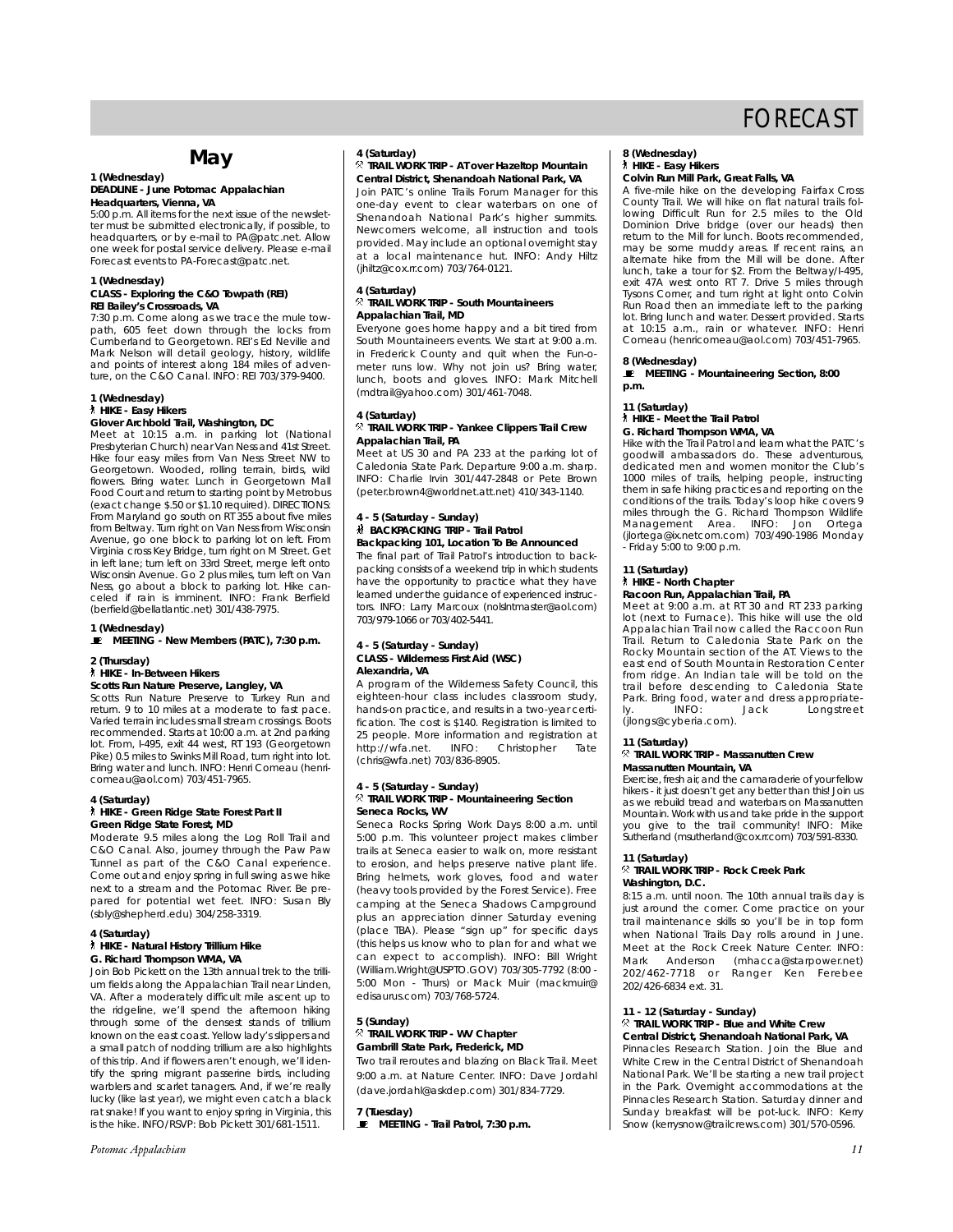## **11 - 12 (Saturday - Sunday)**

### . **TRAIL WORK TRIP - Blue and White Crew Central District, Shenandoah National Park, VA**

Join the B&W crew as they tackle mammoth rocks and existential quagmires. We'll be overnighting high on the Blue Ridge at the historic Pinnacles Research Station. Saturday dinner and Sunday breakfast will be pot luck feasts. INFO: Kerry Snow (kerrysnow@telocity.com) 301/570-0596.

#### **11 - 12 (Saturday - Sunday)** . **TRAIL WORK TRIP - Cadillac Crew Per-Lee Tract, Madison, VA**

Interested in how new trails happen? The crew will continue the trail building project on the Per-Lee Tract with the ultimate goal to connect with the SNP trail system. Bring water and a lunch for Saturday noon. Community dinner on Saturday night. Overnight at PATC's Rosser-Lamb Cabin. INFO: Fran Keenan (outdoorsnow@cox.rr.com) 703/938-3973 or Jon Rindt (jkrindt@erols.com) 540/635-6351.

#### **13 (Monday)** ` **HIKE- Family Hike Huntley Meadows, Franconia, VA**

Join us for a 2 mile toddler friendly loop hike out into a marsh and view the wetlands from the two story observation tower. Designed for the under 5 crowd but all ages welcome. INFO: Karen Brenner (Brenner@wserv.com) 703/421-6250.

#### **13 (Monday)**

 $\bullet$  MEETING - New members (Shenandoah **Mountain Rescue Group), 7:30 p.m.**

#### **15 (Wednesday)** ` **HIKE - Easy Hikers Cabin John Park, MD**

Hike about 5 easy miles through the woods at Cabin John Park. Bring water and lunch. Meet at 10:15 a.m. at the Tennis Bubble parking lot at 7801 Democracy Boulevard, about 0.2 miles west of Montgomery Mall. INFO: Renee Schick, (rs530@aol.com) 301/493-9525.

#### **18 (Saturday)** ` **HIKE - In-Between Hikers Rock Creek Park, Washington, DC**

Please join us for a closed circuit, 10 mile hike that parallels Rock Creek in Washington, DC. We will visit Fort DeRussy, Pulpit Rock, Jusserand Memorial, Pierce Mill, the Art Barn, and, of course, Rock Creek. Bring water and lunch. INFO: Don Titus (donaldtitus@earthlink.net) 301/652-6806 (home) 301/688-0135 (office).

#### **18 (Saturday)** ` **HIKE - Massanutten Mountain Series Luray, VA**

The third hike of the series will be 14 miles on the Massanutten East Trail from Camp Roosevelt to Scothorn Gap Trail and return on the Gap Creek and Duncan Hollow Trails with side trips to Strickler Knob and Duncan Knob. Total elevation gain is 1800 feet. PATC Map G. Meet at 7:30 a.m. at the Oakton Shopping Center parking lot. Contact leaders for requirements and details. INFO: Jack Thorsen (thorsen4@Juno.com) 703/339-6716 or William Needham 410/884-9127.

### **18 (Saturday)** \ **MEETING - PATC Council, 10:00 a.m.**

**Rosser-Lamb House, Madison, VA**

### **18 (Saturday)**

. **TRAIL WORK TRIP - Potomac River Work Crew Potomac Heritage Trail, Washington, DC**

9:00 a.m. - noon. Stay close to home and a quick morning's work. Members of the newly formed Potomac River Work Crew invite all to join them fixing up the PHT. Meet at the Theodore Roosevelt Island parking lot and we will drive to the appropriate access point. Bring water, gloves and sturdy footwear, but I provide the donuts, tools and instruction. Raindate May 19. INFO: Bruce Glendening (bglendening@yahoo.com) 703/532-9093

### **18 (Saturday)**

#### . **TRAIL WORK TRIP - South Mountaineers Appalachian Trail, MD**

Another great event in Maryland, moving rocks and dirt around and being happy it wasn't on your lawn! We meet at 9:00 a.m. in Frederick County. INFO: Mark Mitchell (mdtrail@yahoo.com) 301/461-7048.

#### **18 (Saturday)** . **TRAIL WORK TRIP - Stonewall Brigade Shenandoah County, VA**

Great North Mountain on the VA/WV state line. Join the Stonewall Brigade at Wolf Gap Recreation Area at 9:00 a.m. to get tools then work on a trail in the nearby area. This popular venue offers fine panoramic views of Trout Run Valley from the mountain crest. We will remove and break up rocks in the tread and work on waterbars. RSVP by Wednesday evening if you plan to attend. Bring lunch, work gloves, water, seasonal clothing, and hiking shoes. INFO: Hop Long (mgrgnmd@hotmail.com) 301/942-6177.

## **18 (Saturday)**

#### . **TRAIL WORK TRIP - Yankee Clippers Trail Crew Tuscarora Trail, PA.**

Call for meeting place and other details. INFO: Charlie Irvin 301/447-2848.

# **18 - 19 (Saturday - Sunday)** i **CABIN WORK TRIP - Vining Tract Crew**

## **Lydia, VA**

The Vining Tract crew meets once a month to work on cabin and land management projects on the beautiful Vining property. We are now building a small cabin using logs from an old barn, as well as projects at Conley and Wineberry cabins and around the property to keep everything in top shape. Come join us and raise a hammer, a paintbrush, or a log in the cause. Overnight at Conley and Wineberry. INFO: Larry Lang 703/631-9278 or Hugh Robinson 703/525-8726.

#### **18 - 19 (Saturday - Sunday)** . **TRAIL WORK TRIP - North District Hoodlums North District, Shenandoah National Park, VA**

Jambalaya!! Zydeco on down to the Hoodlums Cajun Work Trip and y'all will "pass a good time, I GARONTEE!" The Hoodlums Trail Crew works on the Appalachian Trail in the North District of SNP, with an eye on treadwork and major projects. We build rock steps and log waterbars, and engage in similar other activities by day, but after a good day's workout, the crew has been known to enjoy the fruits of their labor via the theme meal and festivities at a facility within the park. No trail work experience is necessary and newcomers are always welcome. Check out our website at http://www.patc.net/volunteer/trails/hoodlums/hoodlums.html. Come for the day, stay for the evening meal, camp out overnight in SNP, lots of options! Meet at Piney River Ranger Station, MP 22 on Skyline Drive, at 10:00 a.m. on Saturday. RSVP by mid-week prior. INFO: George Walters (gjwalters@starpower.net) 410/426-2724.

#### **19 (Sunday)** . **TRAIL WORK TRIP - WV Chapter**

#### **Gambrill State Park, Frederick, MD**

Two trail reroutes and blazing on Black Trail. Meet 9:00 a.m. at Nature Center. INFO: Dave Jordahl (dave.jordahl@askdep.com) 301/834-7729.

### **20 (Monday)** ` **HIKE- Family Hike**

#### **Gold Mine Loop, Great Falls, MD** Join us for a 4 mile backpack only (no strollers) circuit hike through forest with an opportunity to

view mining ruins. Designed for the under 5 crowd but all ages welcome. INFO: Karen Brenner (Brenner@wserv.com) 703/421-6250.

#### **22 (Wednesday)** ` **HIKE - Easy Hikers**

#### **Greenbelt Park, Washington, DC**

The Easy Hikers will hike 4 to 5 miles. Meet at 10:15 a.m. on the Dogwood Trail parking lot. Bring lunch and water. Directions: Leave the Beltway at exit 23 for RT 201 south (Kenilworth Avenue), then exit again almost immediately for RT 193 east (Greenbelt Road). After turning left onto RT 193, follow it .3 miles then turn right at a traffic light into Greenbelt Park. Follow curving entrance road 1 mile to stop sign. Turn left (toward. Holly & Laurel picnic areas). Go .9 miles to another stop sign. Turn left (toward campground). Parking area is on right immediately after turn. INFO: Gary Abrecht (Gabrecht@AOL.com) 202/546-6089.

#### **23 (Thursday)**

## ` **HIKE - In-Between Hikers**

### **Rock Creek Park, Washington, DC**

Hike sections of the Western Ridge and Valley Trails, totaling about 8 miles. Meet at 10:00 a.m. at the Rock Creek Nature Center. (From the Beltway take Connecticut Avenue South to Military Road. Turn left (east) on Military. Go 1.1 miles and turn right on Glover Road. Fork left and follow signs to Nature Center. Bring lunch and water. INFO: Gary Abrecht (GAbrecht@AOL.com) 202/546-6089.

### **25 - 26 (Saturday - Sunday)** ~ **BACKPACKING TRIP - Corbin Cabin**

**Central District, Shenandoah National Park, VA** Parent with Teens Backpacking weekend. Come join us for a 5 to 8 mile backpacking trip and stay in a beautiful rustic cabin nestled in Nicholson Hollow of SNP. See waterfalls, visit old cabin sites and wade in the chilly waters of the Hughes River. Space is limited so call early. INFO: Jim Ward aka. Eagle Trail Dancer (james35026@aol.com) 703/451-3283.

### **25 - 26 (Saturday - Sunday)** . **TRAIL WORK TRIP - Cadillac Crew Vining Tract, Lydia, VA**

Have a need for some extensive yard work on one of the most popular and scenic PATC Tracts? Join us for a little tree work, brush clearing, and trail development. Bring water and a lunch for Saturday noon. Community dinner on Saturday night. Overnight at PATC's Mutton Top Cabin. INFO: Fran Keenan (outdoorsnow@cox.rr.com) 703/938-3973 or Jon Rindt (jkrindt@erols.com) 540/635-6351.

#### **25 - 27 (Saturday - Monday)** i **CABIN WORK TRIP - Weaver Cabin Elkton, VA**

Come out and join the fun. This is the set up weekend for 2 months of cabin work scheduled for all the improvements and upgrades. We'll set footers for bridges, clean daubing, salt-scrub floors, and set up scaffolding. Come for a day or for the weekend, we need the help. INFO: Thomas Jorgensen (Hairatheart@aol.com) 540/248-7009 (work), 540/456-4760 (home).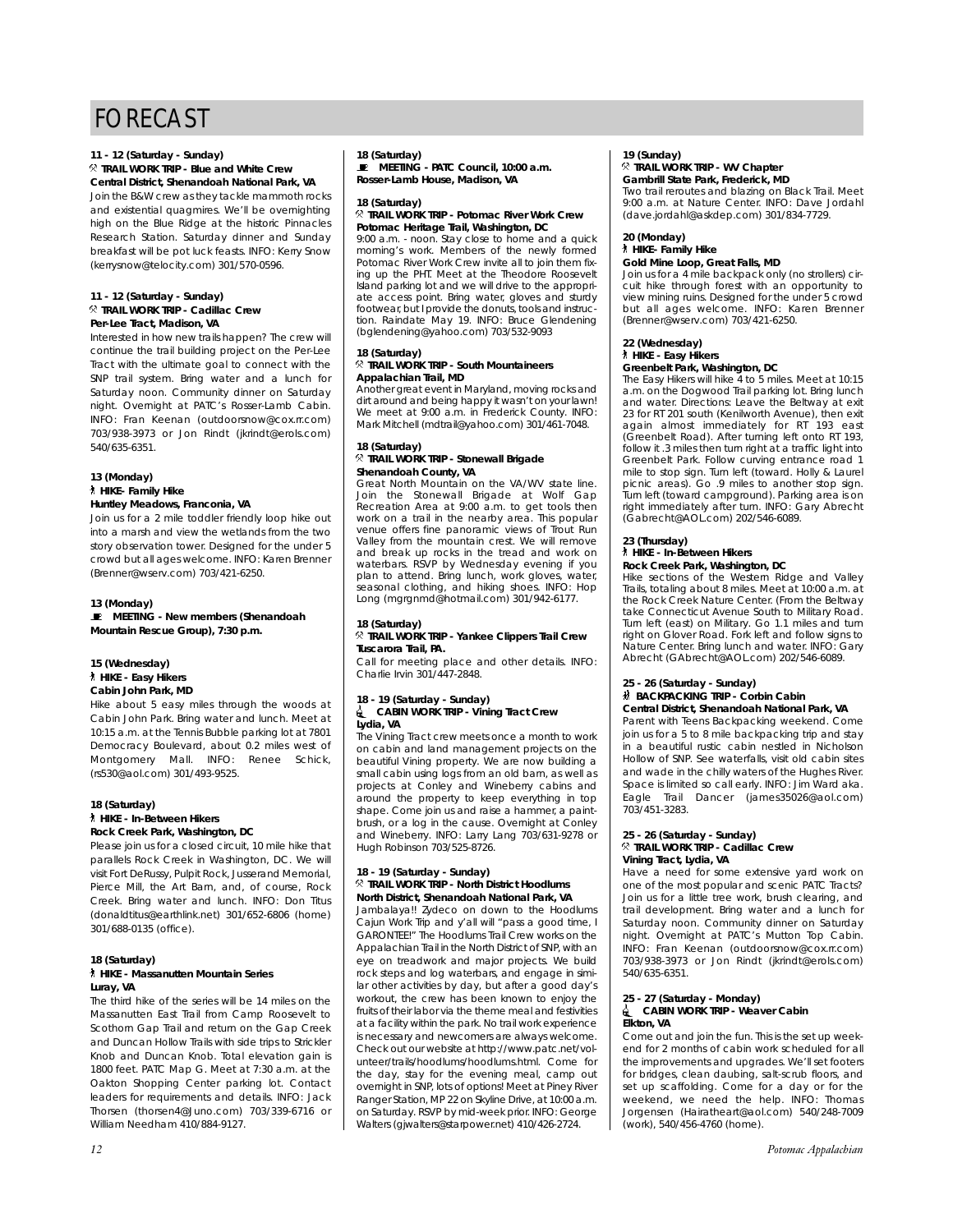**28 (Tuesday)** \ **MEETING - Shenandoah Mountain Rescue Group (Business meeting), 7:30 p.m.**

#### **29 (Wednesday)** ` **HIKE - Easy Hikers**

## **Jug Bay, Patuxent River Park, Washington, DC**

Meet at 10:15 a.m. in the parking lot near Park Office. Five mile hike preceded by one and one half hour cruise on the "Otter" with park naturalist. Capacity of boat, 20 passengers. Directions: Beltway (I-95), exit 11. Go southeast on Pennsylvania Avenue (MD 4), 6.2 miles to cut-off for Crain Highway. Bear right 0.2 mile to fork, bear right again 1.8 miles to MD 301, ease right 0.6 miles to Croom Road (MD 382), turn left 2.1 miles to Croom Airport Road, turn left 2.1 miles to park entrance road and left again 6.1 miles to parking lot adjacent to Park Office. Total 15.6 miles. Reservations required. Bring lunch and water. INFO: Henry Shryock 202/479-4130 or Pauline LeMarie 202/454-4966.

#### **31 (Friday)**

#### ` **HIKE - Ultimate Cross-County Hike Leg 2 Accotink to Oak Marr, VA**

9:00 a.m., 12 miles. Fairfax Trails and ▩∸ Streams, in coordination with local Park Authorities, will sponsor a 4-day TRAILS DAY hike. This is the fourth Fairfax Cross-County Hike, but the first to literally cross the county. Join us on National Trails Day weekend for three-fourths of the hike, then in the fall (after the prison becomes parkland and our volunteers build a trail!) we'll do the remaining leg. Terrain is mostly level, occasional hills less than 200 feet. FTAS/CCT/Ultimate CCH information at www.fairfaxTrails.org. INFO: Bill Niedringhaus (fairfaxTrails@aol.com) 703/821-0975 or Henri Comeau (Hankcomeau@aol.com) 703/451-7965.

### **June**

#### **1 (Saturday) DEADLINE - July** *Potomac Appalachian* **Headquarters, Vienna, VA**

5:00 p.m. All items for the next issue of the newsletter must be submitted electronically, if possible, to headquarters, or by e-mail to PA@patc.net. Allow one week for postal service delivery. Please e-mail Forecast events to PA-Forecast@patc.net.

#### **1 (Saturday)**

#### ` **HIKE - Natural History Hike North District, Shenandoah National Park, VA**

Thornton River/Piney Branch Hike. Join Bob Pickett and friends for about a ten-mile hike along these two shaded ravines on the east side of the Blue Ridge. This will be a moderately difficult hike with total descents of 1500 feet and ascents of 1,000 feet (a car shuttle takes care of the difference). Mountain laurel should be peaking, and numerous wildflowers and songbirds will highlight the trip. Last time we did this trip, we found a copperhead, an old jalopy, a former school site and a beaver den. Call for reservations. INFO: Bob Pickett 301/681-1511.

#### **1 (Saturday)** ` **HIKE - Northern Shenandoah Valley Chapter Shockey's Knob, WV**

7-mile circuit hike NW of Winchester beginning on the new Tuscarora Trail to Shockey's Knob and view of Cacapon Mountains; north to High Rock and view of Blue Ridge (for those interested, we will also traverse the mini "Knife Edge" for better view); east on connecting trail to old Tuscarora Trail, south past several wildlife areas, and then west on Packhorse Trail, crossing Little Brush Creek at the rhododendron thicket. 1300 foot elevation gain at a slow pace. Meeting at Siler. INFO: Walt Smith (wsmith@visuallink.com) 540/678-0423.

#### *Potomac Appalachian 13*

### **1 (Saturday)** ` **HIKE - Ultimate Cross-County Hike Leg 3 Oak Marr to Colvin Run, VA**

9:00 a.m., 12 miles. Refer to 5/31 for more information. FTAS/CCT/Ultimate কৰ information at<br>calls org  $\overline{C}$  INFO: Rill TRAILSDAY www.fairfaxTrails.org. Niedringhaus (fairfaxTrails@aol.com) 703/821-0975 or Mike Gingerich 703/590-3188.

### **1 (Saturday)** . **TRAIL WORK TRIP - Maryland Metrolites Sugarloaf Mountain, MD**

**HATIOHAL** Join the Maryland Metrolites as we work to improve the trail. We will meet

কৰ at 9:00 a.m. at the circle at the base TRAILSEAT of the mountain. Bring gloves, water and lunch. INFO: Liles Creighton (Lrei@aol.com) 410/573-0067.

### **1 (Saturday)** . **TRAIL WORK TRIP - Rock Creek Park Washington, D.C.**

8:15 a.m. to noon. This is the National ☞∸ Trails Day work trip in Rock Creek Park. কৰ Always crowded, this 10th anniversary TRAILEDAY trip promises to be even bigger. Get there early to ensure you get a shovel. Meet at

the Rock Creek Nature Center. INFO: Mark Anderson (mhacca@starpower.net) 202/462-7718 or Ranger Ken Ferebee 202/426-6834 ext. 31.

#### **1 (Saturday)** . **TRAIL WORK TRIP - South Mountaineers Appalachian Trail, MD**

**HATIOHAL** The Trail House in Frederick is proudly sponsoring this Trails Day event. Come out and celebrate this spe-TRAILSENY cial day and enjoy a complimentary meal afterwards. INFO: Mark Mitchel (mdtrail@yahoo.com) 301/461-7048.

#### **1 (Saturday)**

#### . **TRAIL WORK TRIP - WV Chapter Gambrill State Park, Frederick, MD**

**HATIONAL National Trails Day. Assist WV Chapter** 

æ. and other local outdoor groups that maintain the five circuit trails, plus the TRAILSDAY Catoctin through trail located within the park. Meet 9:00 a.m. at Nature Center. INFO: Dave Jordahl (dave.jordahl@askdep.com) 301/834-7729.

#### **1 (Saturday)** . **TRAIL WORK TRIP - Yankee Clippers Trail Crew Appalachian Trail, PA**

Set a good example and join the Yankee Clippers for a National Trails Day weekend work trip. Meet at US 30 and PA 233 at the parking lot of Caledonia State Park. Departure 9:00 a.m. sharp. INFO: Charlie Irvin 301/447-2848 or Pete Brown (peter.brown4@worldnet.att.net) 410/343-1140.

#### **1 - 2 (Saturday - Sunday)** i **CABIN WORK TRIP - Weaver Cabin Elkton, VA**

So many tasks, so little time. ANY level of experience valuable. We'll be setting the bridge foundation, putting up gable windows, mixing cement (chinking), caulking. Want to use a trowel, tape measure or hammer? INFO: Thomas Jorgensen (Hairatheart@aol.com) 540/248-7009 (work), 540/456-4760 (home).

#### **1 - 2 (Saturday and Sunday) CLASS - Land Navigation Class (REI) REI Bailey's Crossroads, VA**

11:00 a.m. until 6:00 p.m. Comprehensive twoday course teaches skills necessary to use map and compass in an integrated land navigation system. The first day is spent in intensive classroom exercises concentrating on map reading and interpretation, position plotting, compass fundamentals, declination and azimuth. The second day is spent in Prince William Forest Park, primarily off-trail, engaging in practical navigation exercises of increasing complexity. Fee \$85 (includes workbook text, course materials, compass, map, grid reader, and lunch on Saturday). Registration required. INFO: REI 703/379-9400.

#### **1 - 2 (Saturday - Sunday) CLASS - Wilderness First Aid (WSC) Alexandria, VA**

A program of the Wilderness Safety Council, this eighteen-hour class includes classroom study, hands-on practice, and results in a two-year certification. The cost is \$140. Registration is limited to 25 people. More information and registration at: http://wfa.net. INFO: Christopher Tate (chris@wfa.net) 703/836-8905.

#### **1 - 2 (Saturday - Sunday)**

#### . **TRAIL WORK TRIP - Blue and White Crew Central District, Shenandoah National Park, VA**

The Blue and White Crew hosts the 4th Annual SNP Central District Overseers Workshop. New and prospective overseers are welcome to join the crew on projects on the trails of the Central District. All meals will be provided by the Aulthouse Family Chuckwagon. Instruction will be provided by the SNP Trails professionals (including C.T. Campbell, Roger Dovel and Don Harvey). Overnight accommodations at the Pinnacles Research Station. INFO: Kerry Snow (kerrysnow@trailcrews.com) 301/570-0596.

#### **2 (Sunday)**

#### ` **HIKE - Ultimate Cross-County Hike Leg 4 Colvin Run Mill Park to Seneca/ Algonkian Park, VA**

9:00 a.m., 12 to 15 miles. Refer to 5/31 for more information. Visit our web site at www.fairfaxTrails.org. INFO: Bill Niedringhaus (fairfaxTrails@aol.com) 703/821-0975.

#### **4 (Tuesday)**

## ` **HIKE- Vigorous Hikers**

### **Shenandoah National Park, VA**

Join us for this familiar trek up Neighbor Mountain. Hike north on the AT to Elkwallow descending Jeremy's Run to the Knob Mountain Cutoff, Knob Mountain Trail for a total of 16 miles and 4100 feet. INFO: Chris Nolen (chrishiker@erols.com) 301/469-8931 or Dave Kennamer (dkennamr@yahoo.com) 301/299-9563.

#### **4 (Tuesday)**

 $\mathbf{E}$  MEETING - Trail Patrol, 7:30 p.m.

#### **5 (Wednesday)**

**E** MEETING - New Members (PATC), 7:30 p.m.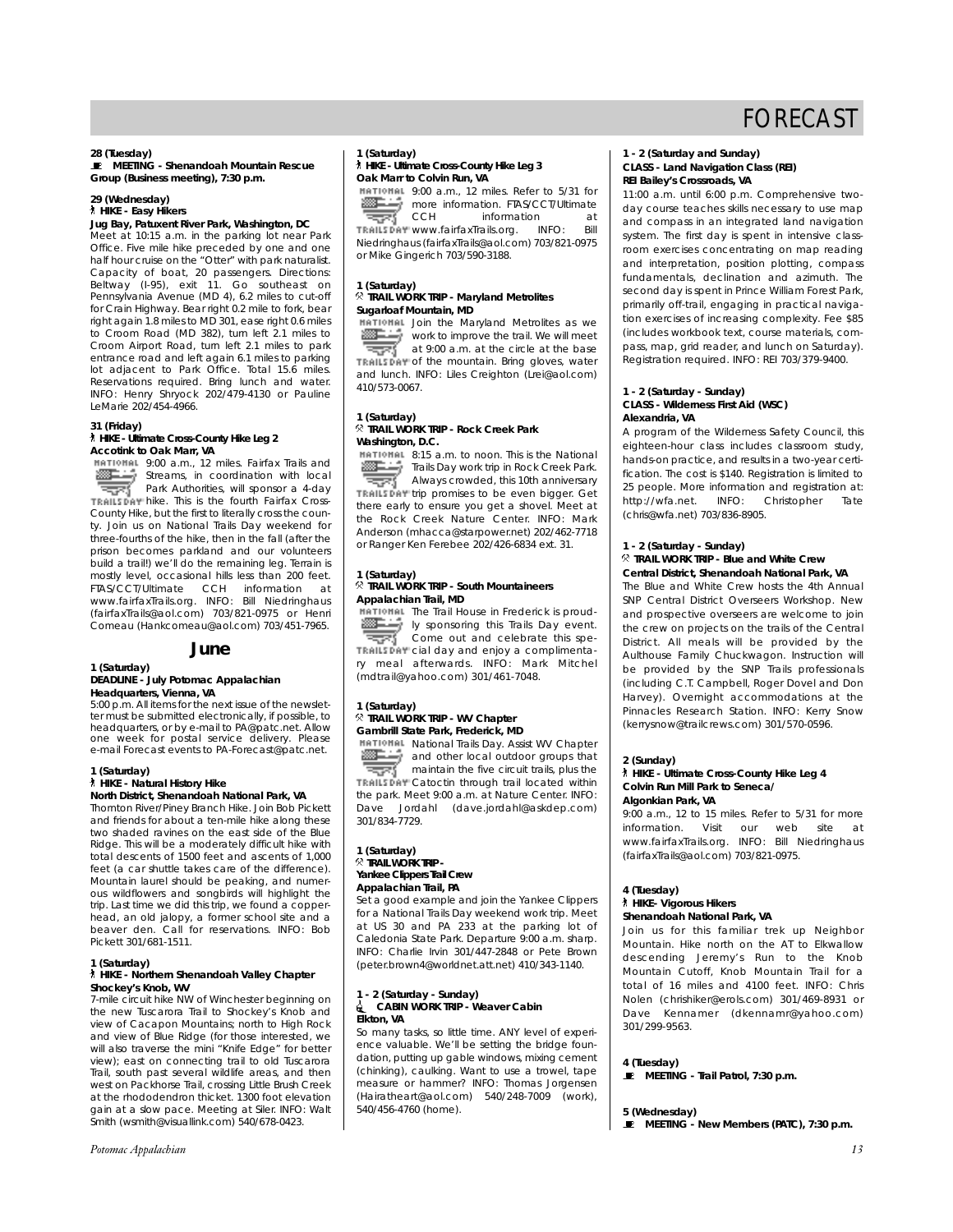#### **8 (Saturday)** . **TRAIL WORK TRIP - Massanutten Crew**

## **Massanutten, VA**

Work with us, and know that you will leave one piece of trail better than when you found it. Help us rebuild tread and waterbars on Massanutten Mountain. Take pride in the support you give to the trail community! INFO: Mike Sutherland (msutherland@cox.rr.com) 703/591-8330.

### **8 (Saturday)**

. **TRAIL WORK TRIP - South Mountaineers Appalachian Trail, MD**

The weather is so nice this time of year, the woods beckon. Have fun working with a jovial group of trail stewards known as the South Mountaineers. Close to home yet away-from-it-all. INFO: Mark Mitchel (mdtrail@yahoo.com) 301/461-7048.

#### **8 - 9 (Saturday - Sunday) di CABIN WORK TRIP - Vining Tract Crew Lydia, VA**

The Vining Tract crew meets once a month to work on cabin and land management projects on the beautiful Vining property. We are now building a small cabin using logs from an old barn, as well as projects at Conley and Wineberry cabins and around the property to keep everything in top shape. Come join us and raise a hammer, a paintbrush, or a log in the cause. Overnight at Conley and Wineberry. INFO: Larry Lang 703/631-9278 or Hugh Robinson 703/525-8726.

#### **8 - 9 (Saturday - Sunday** . **TRAIL WORK TRIP - Cadillac Crew Per-Lee Tract, Madison, VA**

The crew will continue the trail building project on the Per-Lee Tract with the ultimate goal to connect with the SNP trail system. The easy part is done so now we have some trail building challenges. Bring water and a lunch for Saturday noon. Community dinner on Saturday night. Overnight at PATC's Rosser-Lamb Cabin. INFO: Fran Keenan (outdoorsnow@cox.rr.com) 703/938-3973 or Jon Rindt (jkrindt@erols.com) 540/635-6351.

#### **8 - 9 (Saturday - Sunday)** . **TRAIL WORK TRIP- North District Fire Squad Pass Mountain, Shenandoah National Park, VA**

Back by popular demand! Come join us in this annual rite of passage as we attack the briars in the wilderness and non-wilderness areas of the AT on Pass Mountain. Anyone who has hiked through here in shorts knows why we're here. We will be using loppers, clippers, saws, and weed whackers of various sorts. If you want on the job training with a power brush cutter this is the place to be. We hope to accomplish some tread rehab near the summit if all goes well. The chef has the usual feast planned for those who make it through the day, and he may need help with some side dishes. Overnight at Range View Cabin (sleeps 8 and plenty of camping area). We will work on the cabin area and access trail on Sunday morning. Bring lunch, water, and meet at Thornton gap at 9:30 a.m. Saturday. Bring a friend! INFO: John McCrea (mccreajf@aol.com) 610/352-9287.

#### **10 (Monday)**

**E** MEETING - New Members (Shenandoah **Mountain Rescue Group), 7:30 p.m.**

#### **11 (Tuesday)**

 $\blacksquare$  MEETING - PATC Council, 7:00 p.m.

#### **12 (Wednesday) E** MEETING - Mountaineering Section, 8:00 **p.m.**

#### **15 (Saturday)** ` **HIKE - Massanutten Mountain Series Luray, VA**

The fourth hike of the series will be 17 miles from Crisman Hollow Road on the Scothorn Gap Trail and Massanutten East Trail to New Market Gap and returning on Crisman Hollow Road. Total elevation gain is 1800 feet. PATC Map G. Should hydrographic and weather conditions be favorable another hike of the series may be substituted. Meet at 7:30 a.m. at the Oakton Shopping Center parking lot. Contact leaders for requirements and details. INFO: Jack Thorsen (thorsen4@Juno.com) 703/339-6716 or William Needham 410/884-9127.

#### **15 (Saturday)** ` **HIKE - North Chapter Hassock Run, Appalachian Trail, PA**

Figure 8 circuit hike easy to moderate 8 to 10 miles in length. Hopefully the rhododendrons will be in bloom along Hassock Run and the Appalachian Trail at Quarry Gap shelters as we hike this figure 8 hike. INFO: Christopher Firme (bncfirme@innernet.net) 717/794-2855 after  $6:00 \, \text{p.m.}$ 

#### **15 (Saturday)** . **TRAIL WORK TRIP - Stonewall Brigade Shenandoah County, VA**

Great North Mountain on the VA/WV state line. Join the Stonewall Brigade at Wolf Gap Recreation Area at 9:00 a.m. to get tools then work on a trail in the nearby area. This popular venue offers fine panoramic views of Trout Run Valley from the mountain crest. We will remove and break up rocks in the tread and work on waterbars. RSVP by Wednesday evening. Bring lunch, work gloves, water, seasonal clothing, and hiking shoes. INFO: Hop Long (mgrgnmd@hotmail.com) 301/942-6177.

#### **15 (Saturday)**

#### . **TRAIL WORK TRIP - Yankee Clippers Trail Crew Tuscarora Trail, PA.**

Call for meeting place and other details. INFO: Charlie Irvin 301/447-2848.

#### **15 - 16 (Saturday - Sunday)** i **CABIN WORK TRIP - Highacre Harpers Ferry, MD**

Join us as we continue to spruce up this beautiful old Victorian house in Harpers Ferry. There's a lot of work to be done including painting, cleaning, carpentry, and yard work. INFO: Ben Mayock (bmayock@yahoo.com) 410/461-1327 or Pat Fankhauser (pfankh@erols.com) 703/242-0693, Ext. 17.

#### **15 - 16 (Saturday - Sunday)** i **CABIN WORK TRIP - Weaver Cabin Elkton, VA**

Work had better be progressing. More bridge hammering, and time to cut the walkway. Caulking the old cabin, and we'll be setting chinking like 8-year-olds in past days. Even child labor is beneficial. Spend a day in the great outdoors. If time permits, we'll even sweep the roof. INFO: Thomas Jorgensen (Hairatheart@aol.com) 540/248-7009 (work), 540/456-4760 (home).

#### **15 -16 (Saturday - Sunday) CLASS - Trail Patrol Hike Leadership Training Prince William Forest Park, VA**

The two-day course uses classroom and hands-on instruction to teach participants the essential skills for leading safe, enjoyable hikes with minimal environmental impact. The topics to be covered include: medical emergencies, planning, personal equipment, Leave No Trace, leadership skills, standard procedures, emergency procedures and navigation and map reading. Additional information at www.trailpatrol.patc.net. INFO: Ben Fernandez 703/327-9788.

#### **18 (Tuesday)**

#### ` **HIKE- Vigorous Hikers Shenandoah National Park, VA**

Begin with the scenic ascent up the stairs, connecting to the Sugarloaf Trail to inspect the Laurel in season joining the AT to the Tuscarora to the Traces Interpretive Trail, into Mathew's Arm. Continuing on the Elkwallow Trail to the AT, then return descending the Piney Branch Trail and the Hull School Trail for 4000 feet and 17 miles. INFO: Chris Nolen (chrishiker@erols.com) 301/469-8931 or Dave Kennamer (dkennamr@yahoo.com) 301/299-9563.

#### **22 (Saturday]**

#### ` **HIKE - Massanutten Trail Dedication Massanutten, VA**

8:00 a.m. Meet at Camp Roosevelt for approximately 6 mile hike from Mooreland Gap to Waterfall Mountain Trail. At 2:00 p.m. dedication begins at wildlife clearing near Waterfall Mountain Trailhead. More details at http://www.southernregion.fs.fed.us/gwj/lee/Mas sanutten\_trail\_dedication.htm\ INFO: Charles Hillion (charleshillon@earthlink.net) 703/754-7388 or Stephanie Bushong, Lee Ranger District, (sbushong@fs.fed.us) 540/984-4101.

#### **22 (Saturday)**

#### . **TRAIL WORK TRIP - South Mountaineers Appalachian Trail, MD**

Enjoy gardening? This isn't as pretty, but on a much grander scale along the fabled A.T. Enjoy the camaraderie of other volunteers in the woods, making a difference and getting away from the city. INFO: Mark Mitchel (mdtrail@yahoo.com) 301/461-7048.

#### **22 - 23 (Saturday - Sunday)** . **TRAIL WORK TRIP - Cadillac Crew Gore, VA**

Saturday the Crew hopes to complete a relocation of the Tuscarora Trail begun last year west of Winchester near Gore, VA. Sunday we will work on trail projects near Shockeys Knob. Bring a lunch and water for Saturday noon. Community dinner on Saturday night. Overnight at Brill Cabin near Shockeys Knob. INFO: Fran Keenan (outdoorsnow@cox.rr.com) 703/938-3973 or Jon Rindt (jkrindt@erols.com) 540/635-6351.

#### **25 (Tuesday)** ` **HIKE - Vigorous Hikers Shenandoah National Park, VA**

Another opportunity to view Laurel in Season, by ascending the Jones Mountain Trail continuing to Cat Knob, then returning on the Fork Mountain, Staunton River Trail with options up to 18 miles and 4300 feet of elevation gain. INFO: Chris Nolen (chrishiker@erols.com) 301/469-8931 or Dave Kennamer (dkennamr@yahoo.com) 301/299-9563.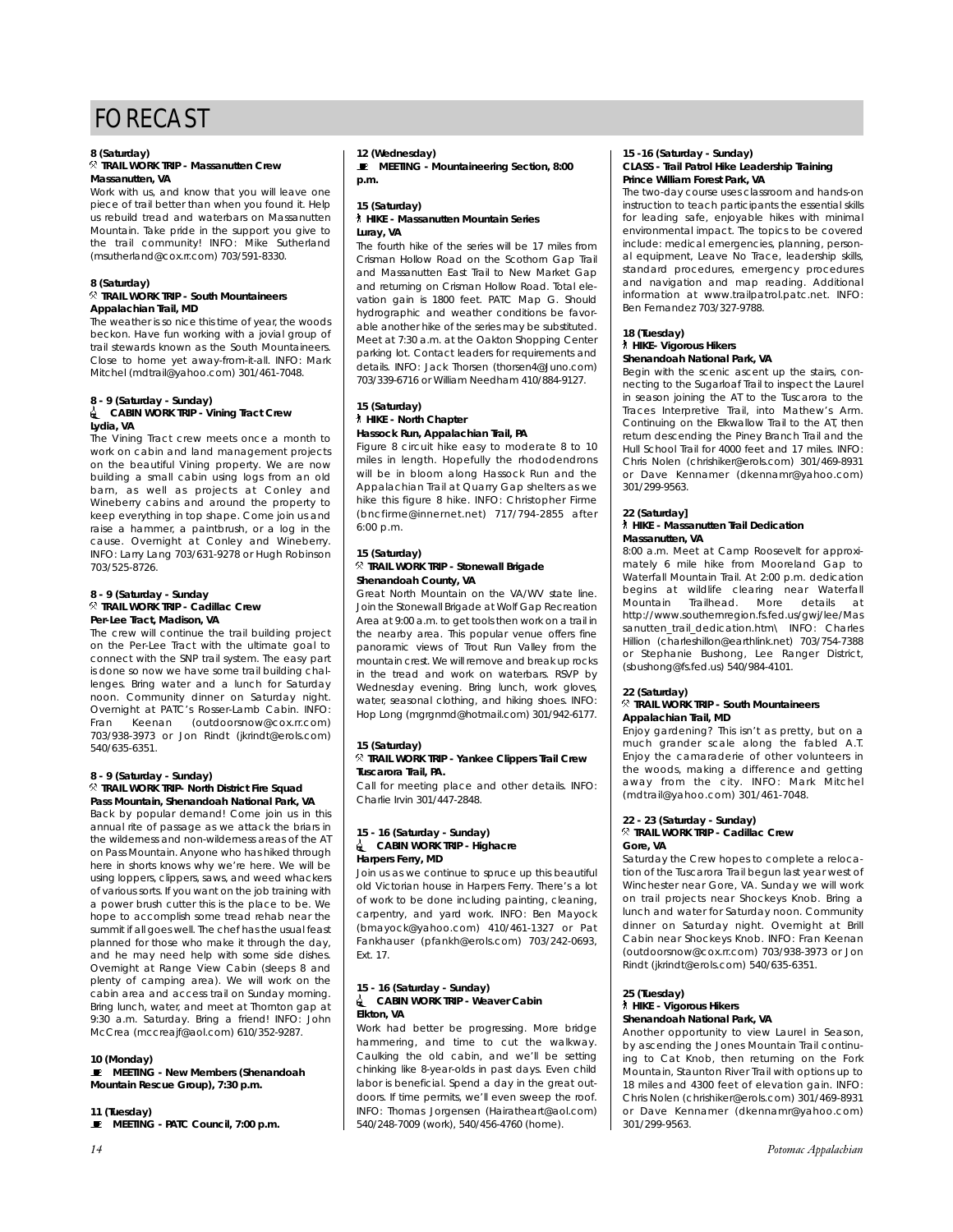**25 (Tuesday)** \ **MEETING - Shenandoah Mountain Rescue Group (Business meeting), 7:30 p.m.**

### **29 (Saturday)**

. **TRAIL WORK TRIP - South Mountaineers Appalachian Trail, MD**

The tenth of 19 South Mountaineers work events this year. Join our volunteer crew, enjoy the peace of the woods and go home happy if tired. INFO: Mark Mitchel (mdtrail@yahoo.com) 301/461-7048.

**29 - 30 (Saturday - Sunday)** i **CABIN WORK TRIP - Weaver Cabin Elkton, VA**

We need help; we'll be behind schedule. Time to set the windows in the gable end. The rock chimney will be complete, and we'll put up rough sawn gable wood. Little projects from privy vents to porch board replacement will be everywhere INFO: Thomas Jorgensen (Hairatheart@aol.com) 540/248-7009 (work), 540/456-4760 (home). ❏

## **Cabins Monitor Policy Now in Effect**

 $A$ <sup>t</sup> the February Council meeting a cabins monitor policy was approved. The policy was drafted by Cabins Operations Chair Mel Merritt in response to long-term abuse of public and private cabins by careless renters. It seems not a month goes by without complaints of renters who damage cabins, disturb neighbors with loud parties, or generally show complete disregard for cabin rules.

The cabins monitor policy will identify and notify cabins abusers.

Volunteer monitors will check the cabin before, after, and possibly during the alleged problem renters' stays.

If problems continue, that cabin abuser's rental privileges will be suspended. It is our hope that by identifying and educating these persons we will be able to save some of the wear and tear on our cabins and their Overseers. ❏

*—Mel Merritt*



## **Tails from the Woods by George Walters**

Capon Valley 50k

 $M_{\text{the fact that there is a Club-spon-}$ sored 50K (31.5-mile) hike called the Dogwood Half Hundred held each year, usually on the third Saturday in April. Although the course has changed from time to time since the inaugural event in 1986, the Dogwood hikes have been held since 1992 in Fort Valley and on the Massanutten trails that surround it.

A little-known factoid is that the Tuscarora Trail actually hosts two 50K events each spring, although the second one is not PATC-sponsored. The second event is the Capon Valley 50K, and it is held a month after the Dogwood hike, that is, on the third Saturday in May, which will be May 18 this year.

The Capon Valley event is much more of a trail run than the Dogwood is and already has a course record of 3:22:39, even though this is only the fourth year of the event's existence. It is suitable for well-conditioned marathon runners but also for all hikers or runners who think they could complete the course within the allotted 10 hours. There are upgrades and downgrades, but the circuit does not have as much elevation change as the Dogwood. But like the Dogwood, the Capon Valley 50K has checkpoints and aid stations every five miles or so.

The registration fee for the Capon Valley run is intentionally steep, since it is organized as a fund-raiser for the Capon Springs Volunteer Fire & Rescue and other community services in the area. The basic entry fee is \$50, but this goes up to \$65 for late registrants after May 5. If you deduct the cost of the T-shirt, the chicken barbecue dinner, and the other race expenses, the rest of your entry fee should qualify as a charitable contribution.

There is an entry form that can be downloaded and a great deal of information about the event, including the<br>previous three runnings, at three runnings, at www.iplayoutside.com/Capon50/

Any further questions should be sent to the race Director, Lynn Golemon, at lynng@mountain.net. She emphasizes that this is a beautiful part of West Virginia that most people should enjoy! ❏

*—Lloyd MacAskill*

*Potomac Appalachian 15*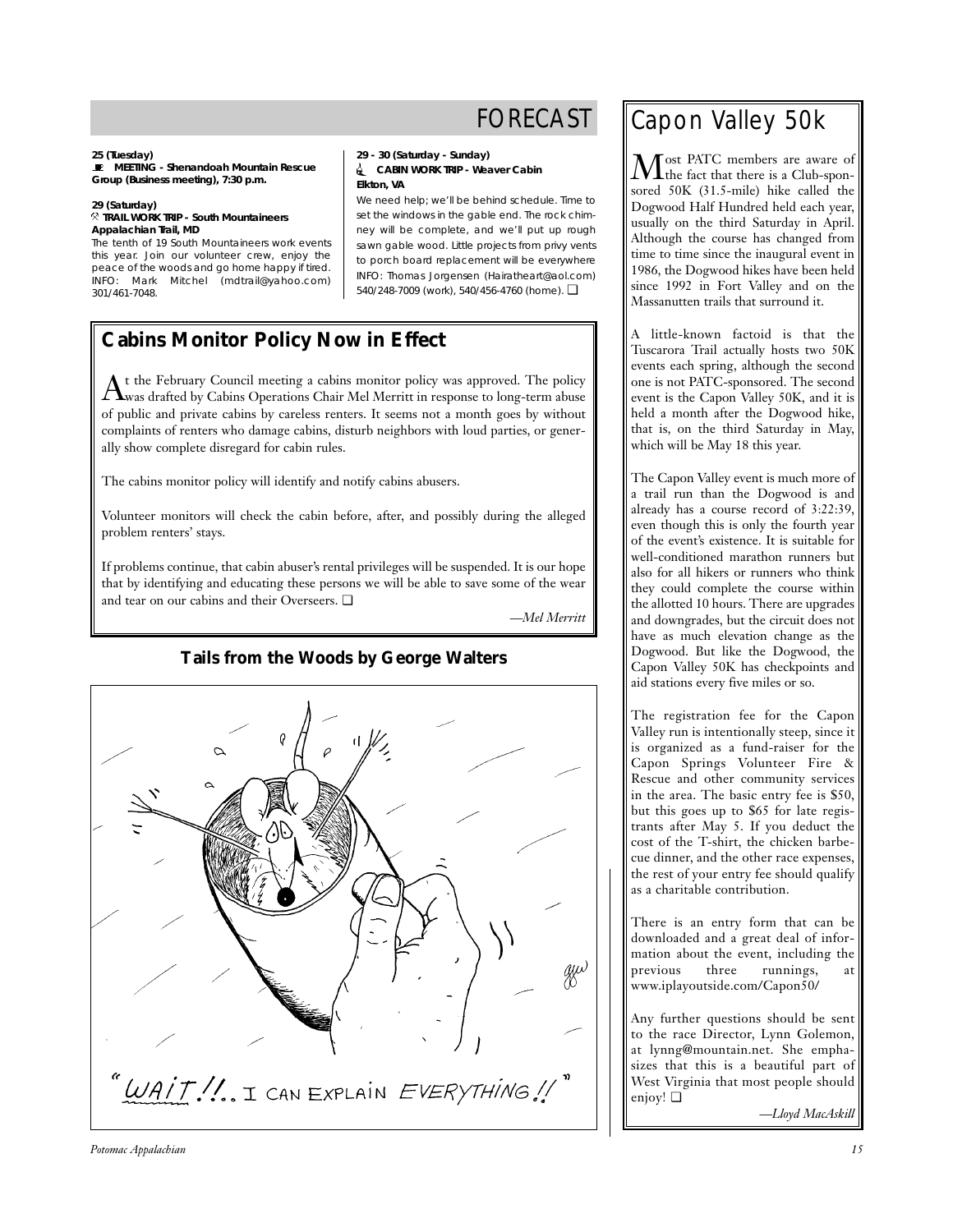## **Trailhead**

 $\mathbf{B}$ y May, most Overseers have reacquainted themselves with their trails. For some it is like welcoming a familiar face back into the family after being away for a few months. You check for aging, use and abuse, and if the recognizable features are as you left them. The tasks at hand are sort of like spring cleaning—clearing off the small branches, rocks frost-heave pushed up, and of course there is that big dead oak blowdown you had been expecting to fall years ago.

## **Semi-Annual Trails Meeting**

The Trails Committee, composed of the Supervisor of Trails (SOT), District Managers, and Crew Leaders, met at PATC Headquarters on March 20. Topics of interest included:

1. Bob Pickett of the AT Natural Heritage Program made a presentation on rare and endangered plants that have been identified along the AT Corridor. Each Overseer is asked to contact the District Manager for information on locating and caring for these plants. Maryland has completed its identification process. A workshop is in development for people to monitor these plants. The Trails Committee and Bob thought that the Overseers would be the best monitors since they tend to spend the most time on (and attention to) the trail.

2. First Aid—Managers and leaders are encouraged to take the Wilderness First Aid and regular Red Cross courses. The recommendation was to take both since each covers different material. Cost is a major consideration, so the SOT wants to establish a course at Blackburn Trail Center for Managers and leaders. The target period is October or November. Trail Patrol regularly conducts the regular First Aid course. Non-Trail Patrol members can take the course for \$20.

3. Trails Database—PATC recently installed a new computer system at Headquarters. The Club's databases now reside on the new server, and a concerted effort is being made to generate timely reports to support trail management. Mike Sutherland is leading the effort and encourages District Managers and crew leaders to identify and define reports that would be useful while the database is still in development.

4. Bernie Stalmann is developing Train-the-Trainer workshops for chainsaw use. The committee requests District Managers to submit names of certified sawyers who would be good candidates for the course.

5. Work Trip Reports—As usual, Overseers are reminded that timely work trip reports are essential for District Managers to determine which trail sections are being maintained and which trails need attention. Please report problems such as large blowdowns that require additional support.

## **Kudzu Anyone?**

Overseer Alex Sanders led a group of maniac "kudzu killers" onto the Potomac Heritage Trail (PHT) in March. Kudzu is an invasive plant found throughout the PHT. It was originally planted for erosion control along the George Washington Memorial Parkway but that has now gotten out of control. The ever-growing kudzu is coming down the short hillside from the Parkway and forcing hikers ever closer into the Potomac River, increasing trail erosion. So the group raked the kudzu down the hill, trying to force hikers to take a few steps inland away from the shore. The hope is that the Park Service will now apply herbicide to the area and replace native plants to bring the area back closer to its original, natural setting. We'll see how it goes—or the "kudzu killers" may be back!

## **Key School Volunteers**

Each year students from the Key School in Annapolis, Md., journey to the Shenandoah to fulfill one of their goals of community service. Their teacher and mentor for the outdoors, Lee Curry, works with these students, starting with 7th graders, to develop progressively more challenging programs in outdoor situations. By the time they are juniors and seniors they have been exposed to some events like canoeing the entire length of the Susquehanna River during the summer vacation or a two-week backpacking experience in Alaska's Wrangell Mountains. But part of their training is community service projects, and each year on a March weekend they arrive to do a trail maintenance project.

This year Lee arrived with veterans Thomas and Erich and newcomers Halle, Austin, and David to work on Knob Mountain Cutoff and upper Jeremys Run. On the way to Knob Mountain Cutoff Trail, they warmed up on a rather chilly day by cross-cut sawing a multiple-limb blowdown on Jeremys Run Trail. PATCers Dan Holmes, John McCrea, and Bernie Stalmann gave them instruction and guidance in waterbar cleaning and rebuilding, trailside sloping, and tread regrading on Knob Mountain Cutoff. On the hike back out, Jeremys Run Overseer Dan Holmes found a few spots that needed the tread regraded. By 5:00 p.m. all had had a busy and fulfilling day. After a restful night in Range View Cabin, Sunday morning was spent sidesloping the AT close to Range View.

*See Trailhead, page 19*



*Key school students working on Knob Mountain Cutoff Trail*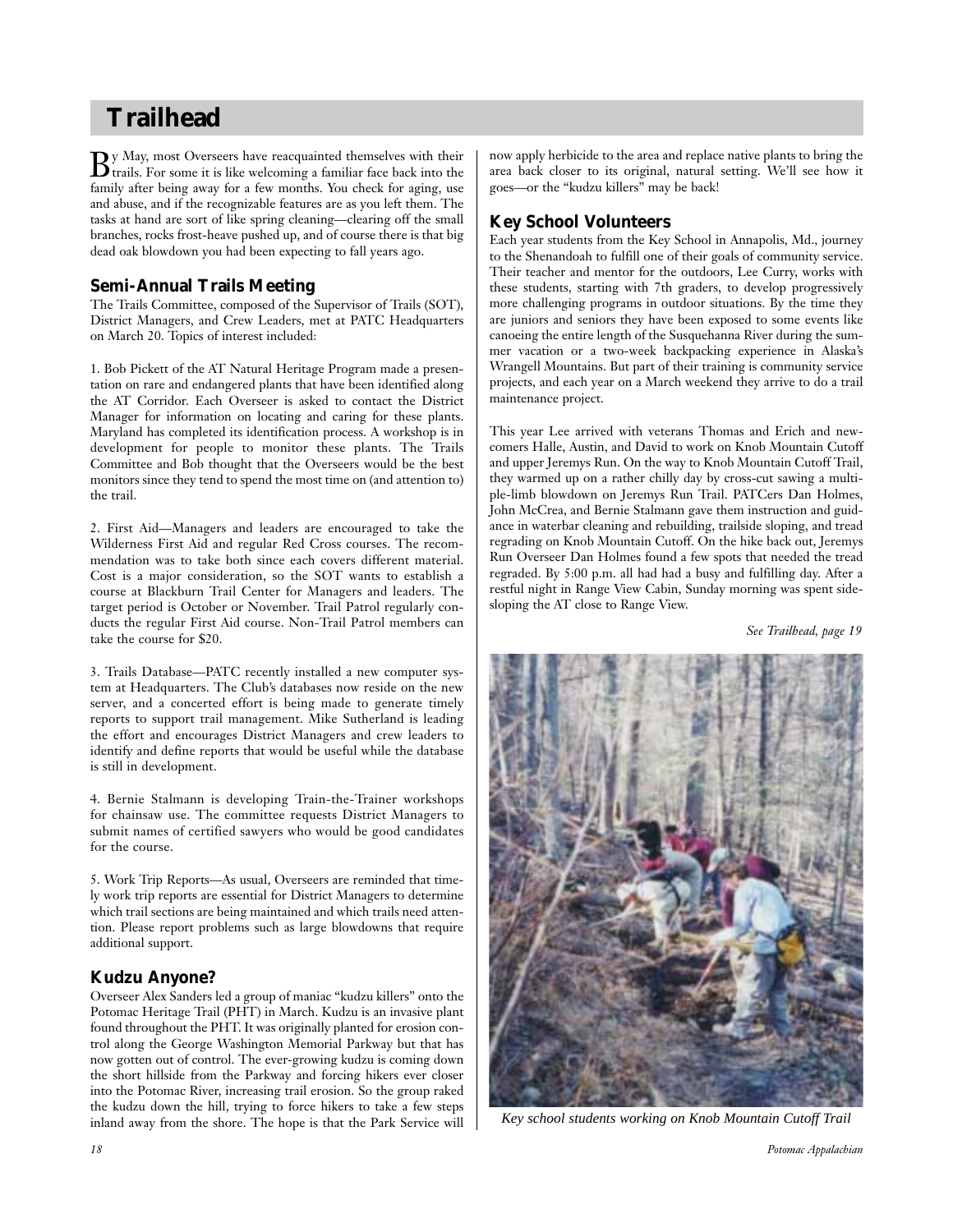### *Trailhead, from page 18*

## **Mosby District Opens Relo**

Trail Overseer Kurt Neumiller recently organized a crew to put the finishing touches on a trail relocation project in the Mosby District of the AT near Front Royal. The effort was launched when it was discovered that the Trail was infringing on private property in three separate locations. In total, about 1,500 feet of new tread was sufficient to correct the problem, which was identified when nearby logging operations got uncomfortably close to the Trail. The project also brought the Trail into close proximity with illegal tree stands used by hunters, and a separate but related effort is under way to address this problem. Overseer Neumiller organized his crew from the Ashburn, Va., congregation of the Church of Jesus Christ of Latter-Day Saints and was assisted on the project by District Managers Ed McKnew and Lloyd Parriott. The new tread is now open for business.



*Trail relocation crew caught not working! L to r: John Dickson, Lloyd Parriott, Blake Barker, Peter Wride, Kurt Neumiller.*

## **Hoodlums Do St. Paddy's Day**

The North District Hoodlums spent St. Paddy's Day weekend clearing winter downfall from six sections of the AT in SNP in appropriate Irish fashion: the singing of the Stihls and the ringing of the McLeods was followed by the ancient Celtic ritual of corned beef and colcannon and a wee bit o' party at the Indian Run pub.

SNP's C.T. Campbell is fixing his famous chili at Range View Cabin for the Hoodlums crew on April 13. Care to join us for dinner? Please come.

## **Executive Gets Bonus**

The Trailhead salutes Rick Canter, who celebrates a decade (March 1992 to March 2002) at the helm as District Manager of the AT in Maryland. Keep up the good work Rick! And in honor of such an event your salary is hereby doubled!

## **Organizations Seeking to Volunteer**

As Volunteer Coordinator, George Walters reported that this spring produced quite a number of requests from Scout groups and similar organizations seeking volunteer opportunities on our trail sections. In a sixweek period, more requests came in than in the entire year of 2001. Because of the large number of requests being made, the Trails Committee requests that District Managers and crew leaders maintain a list of projects that might be suitable for volunteers such as Scouts, 50-milers, college students, etc. Many thanks to the District Managers who fielded these requests and worked with these groups, perhaps the future stewards of our trails.

## **Invasive Species**

Be on the lookout for Ailanthus altissima, better known as the tree-of-heaven, which establishes itself readily on disturbed sites. In naturally forested areas, disturbance created by severe storms or insect infestations can open the way for the tree-of-heaven. Even if you don't know it by name, you'll recognize it as "that tree that grew up in the middle of my trail since the last time I was out." You may have noticed groves of these light, smooth-barked trees along I-66 west of Gainesville. SNP has been trying to eliminate the tree because it is not a native species and quickly blocks the views along Skyline Drive. As early as the '50s, tree books identified this "forest weed" as a nuisance and recommended "it should never be tolerated wherever more desirable trees are able to grow."

## **March Madness, Cadillac Style**

The Cadillac Crew made its two usual monthly outings in March. In spite of the good winter weather this year, the turnouts have usually been relatively small, but the main work objectives have always been accomplished. Oldtimers and newcomers alike are welcome to join the crew as the weather continues to warm up!

During the first work trip in March, the crew cleared much of the area around the Meadows Cabin. On Sunday, PATC-style blue blazes were placed for the first time on the nearby trail to the summit of Double Top Mountain in the Rapidan Wildlife Management area.

During the second March outing, the crew completed the sidehill construction for a Tuscarora Trail relocation on the Haynes easement near Gore, Va., leading into PATC's Howze-Marks tract. The recent discovery of the tract's elusive southeast corner pin by Tyler Williamson and tract Manager Andy Halls helped confirm the fact that the trail relocation had been laid out correctly and was not going through someone else's back yard!

A major objective of the relocation was to get the trail onto land that has legal protection. The new uphill route is also farther away from the road and thus more scenic, but the original trail will continue to be maintained as a side trail to the local campsite and spring. The official opening date for the relo has not been decided upon yet.

Sunday's crew work focused on some repair and maintenance projects on the Tuscarora Trail near Shockeys Knob, where there has been some recent, extensive logging.

## **Sources of Tools and Trail-Building Info**

Dan Dueweke discovered a company that offers a 45 percent discount on its entire catalog of tools to PATC members. The organization is Warwood Tool Company of Wheeling, W.Va. Contact information is adrianna@warwoodtool.com, www.warwoodtool.com, or 304/277-1414.

One resource that trail workers might not be familiar with is the Missoula Technology and Development Center (USDA Forest Service). The center has published a very useful set of books and videos dealing with basic and advanced trail building and maintenance issues. Most are free for the asking. Contact information is available at http://members.telocity.com/~kerrysnow/p atc/info.html.

Please send any interesting tale, technical advice, individual or group accomplishments, and trail-maintenance questions to Trailhead, c/o Jon Rindt, 621 Skyline Forest Dr., Front Royal, VA 22630 or to jkrindt@erols.com. ❏

**POTOMAC APPALACHIAN** (UPS-440-280) ©2002, Potomac Appalachian Trail Club, Inc. Published monthly by the Potomac Appalachian Trail Club, 118 Park Street, S.E., Vienna, VA 22180. Periodical class postage paid at Vienna, Va. Postmaster: send address changes to: Potomac Appalachian Trail Club, 118 Park Street, S.E., Vienna, VA 22180 Subscription: [Free with PATC membership] \$6.00 annually; \$.50 single copies.